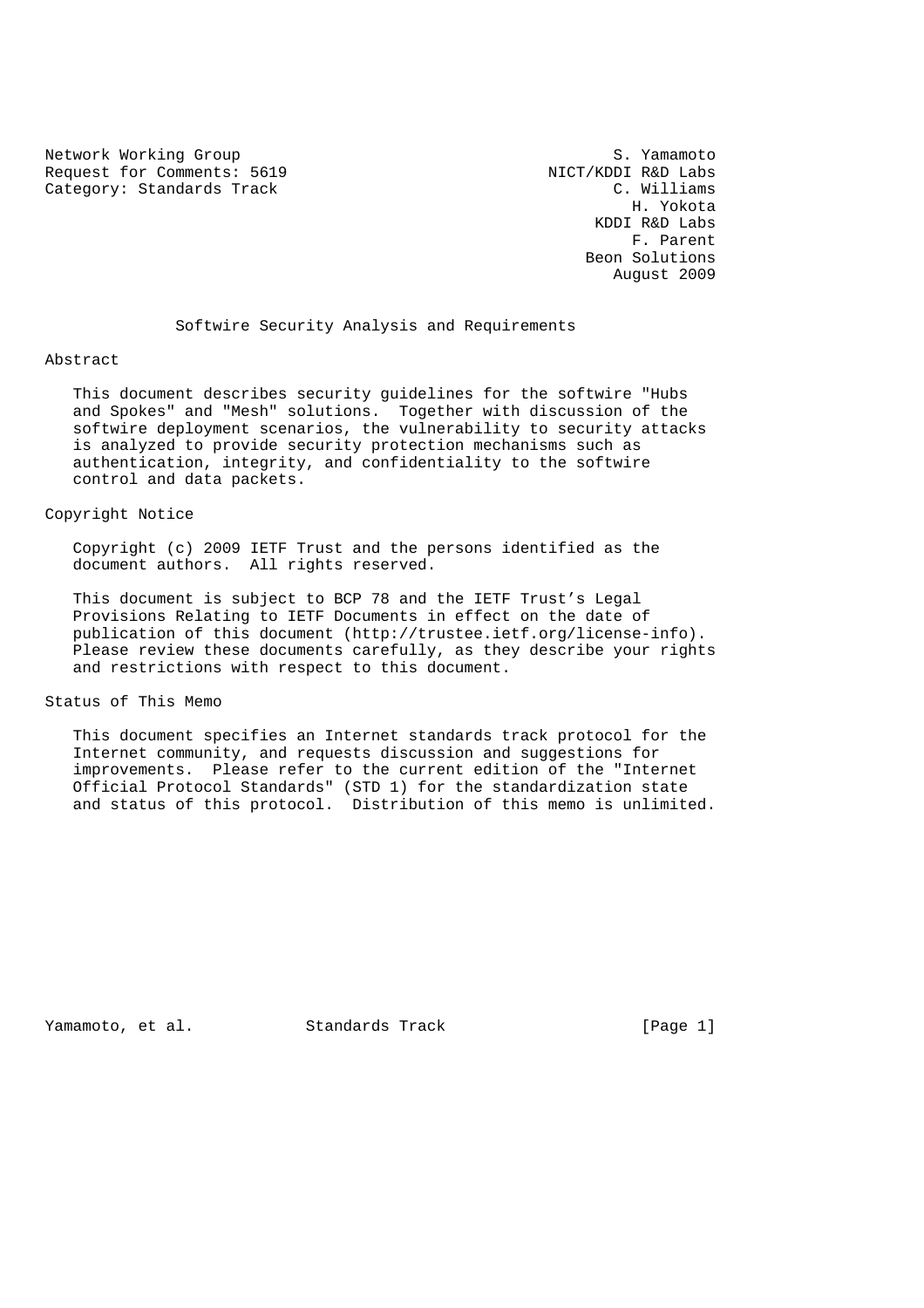# Table of Contents

| $1 \cdot$                                                   |  |  |  | $\overline{3}$ |
|-------------------------------------------------------------|--|--|--|----------------|
| 2.                                                          |  |  |  |                |
| 2.1.                                                        |  |  |  | $\overline{4}$ |
| Requirements Language<br>2.2.                               |  |  |  | 5              |
| Hubs and Spokes Security Guidelines<br>3 <sub>1</sub>       |  |  |  | 5              |
| 3.1.                                                        |  |  |  | 5              |
|                                                             |  |  |  |                |
| 3.3. Softwire Security Threat Scenarios 8                   |  |  |  |                |
| 3.4. Softwire Security Guidelines 11                        |  |  |  |                |
|                                                             |  |  |  |                |
| 3.4.2. Softwire Security Protocol 13                        |  |  |  |                |
| 3.5. Guidelines for Usage of IPsec in Softwire 13           |  |  |  |                |
| 3.5.1. Authentication Issues 14                             |  |  |  |                |
| 3.5.2. IPsec Pre-Shared Keys for Authentication 15          |  |  |  |                |
| 3.5.3. Inter-Operability Guidelines 15                      |  |  |  |                |
| 3.5.4. IPsec Filtering Details 16                           |  |  |  |                |
| 4. Mesh Security Guidelines 19                              |  |  |  |                |
| Deployment Scenario 19<br>4.1.                              |  |  |  |                |
|                                                             |  |  |  |                |
| 4.3. Softwire Security Threat Scenarios 20                  |  |  |  |                |
| 4.4. Applicability of Security Protection Mechanism 21      |  |  |  |                |
| 4.4.1. Security Protection Mechanism for Control Plane 21   |  |  |  |                |
| Security Protection Mechanism for Data Plane 22<br>4.4.2.   |  |  |  |                |
| Security Considerations 23<br>5.                            |  |  |  |                |
| б.                                                          |  |  |  |                |
| $7^{\circ}$                                                 |  |  |  |                |
| 7.1. Normative References 23                                |  |  |  |                |
| Informative References 24<br>7.2.                           |  |  |  |                |
|                                                             |  |  |  |                |
| A.1. IPv6-over-IPv4 Softwire with L2TPv2 Example for IKE 26 |  |  |  |                |
| A.2. IPv4-over-IPv6 Softwire with Example for IKE 26        |  |  |  |                |

Yamamoto, et al. Standards Track [Page 2]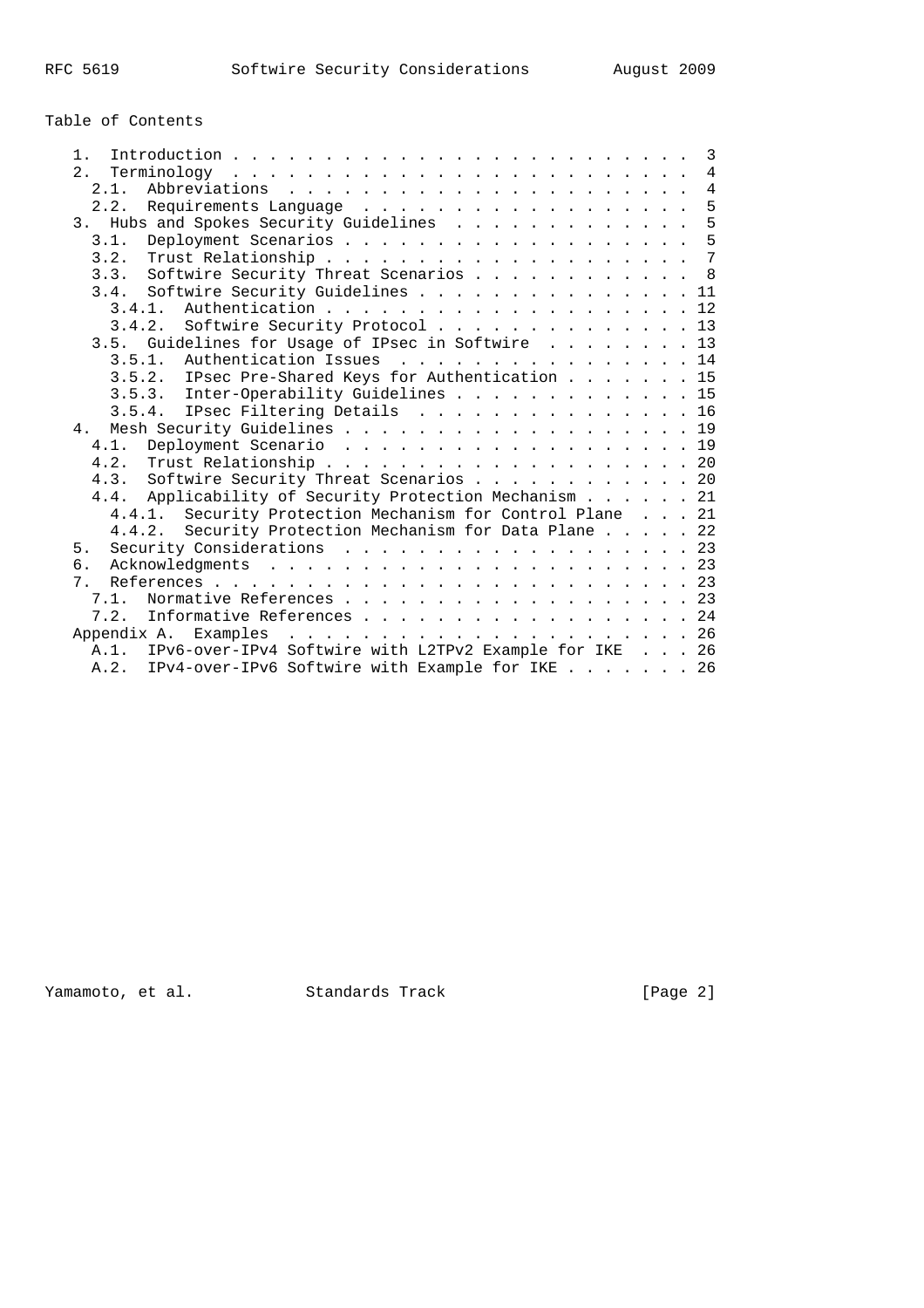# 1. Introduction

 The Softwire Working Group specifies the standardization of discovery, control, and encapsulation methods for connecting IPv4 networks across IPv6 networks and IPv6 networks across IPv4 networks. The softwire provides connectivity to enable the global reachability of both address families by reusing or extending existing technology. The Softwire Working Group is focusing on the two scenarios that emerged when discussing the traversal of networks composed of differing address families. This document provides the security guidelines for two such softwire solution spaces: the "Hubs and Spokes" and "Mesh" scenarios. The "Hubs and Spokes" and "Mesh" problems are described in [RFC4925] Sections 2 and 3, respectively. The protocols selected for softwire connectivity require security considerations on more specific deployment scenarios for each solution. The scope of this document provides analysis on the security vulnerabilities for the deployment scenarios and specifies the proper usage of the security mechanisms that are applied to the softwire deployment.

 The Layer Two Tunneling Protocol (L2TPv2) is selected as the phase 1 protocol to be deployed in the "Hubs and Spokes" solution space. If L2TPv2 is used in the unprotected network, it will be vulnerable to various security attacks and MUST be protected by an appropriate security protocol, such as IPsec as described in [RFC3193]. The new implementation SHOULD use IKEv2 (Internet Key Exchange Protocol version 2) as the key management protocol for IPsec because it is a more reliable protocol than IKEv1 and integrates the required protocols into a single platform. This document provides implementation guidance and specifies the proper usage of IPsec as the security protection mechanism by considering the security vulnerabilities in the "Hubs and Spokes" scenario. The document also addresses cases where the security protocol is not necessarily mandated.

 The softwire "Mesh" solution MUST support various levels of security mechanisms to protect the data packets being transmitted on a softwire tunnel from the access networks with one address family across the transit core operating with a different address family [RFC4925]. The security mechanism for the control plane is also required to be protected from control-data modification, spoofing attacks, etc. In the "Mesh" solution, BGP is used for distributing softwire routing information in the transit core; meanwhile, security issues for BGP are being discussed in other working groups. This document provides the proper usage of security mechanisms for softwire mesh deployment scenarios.

Yamamoto, et al. Standards Track [Page 3]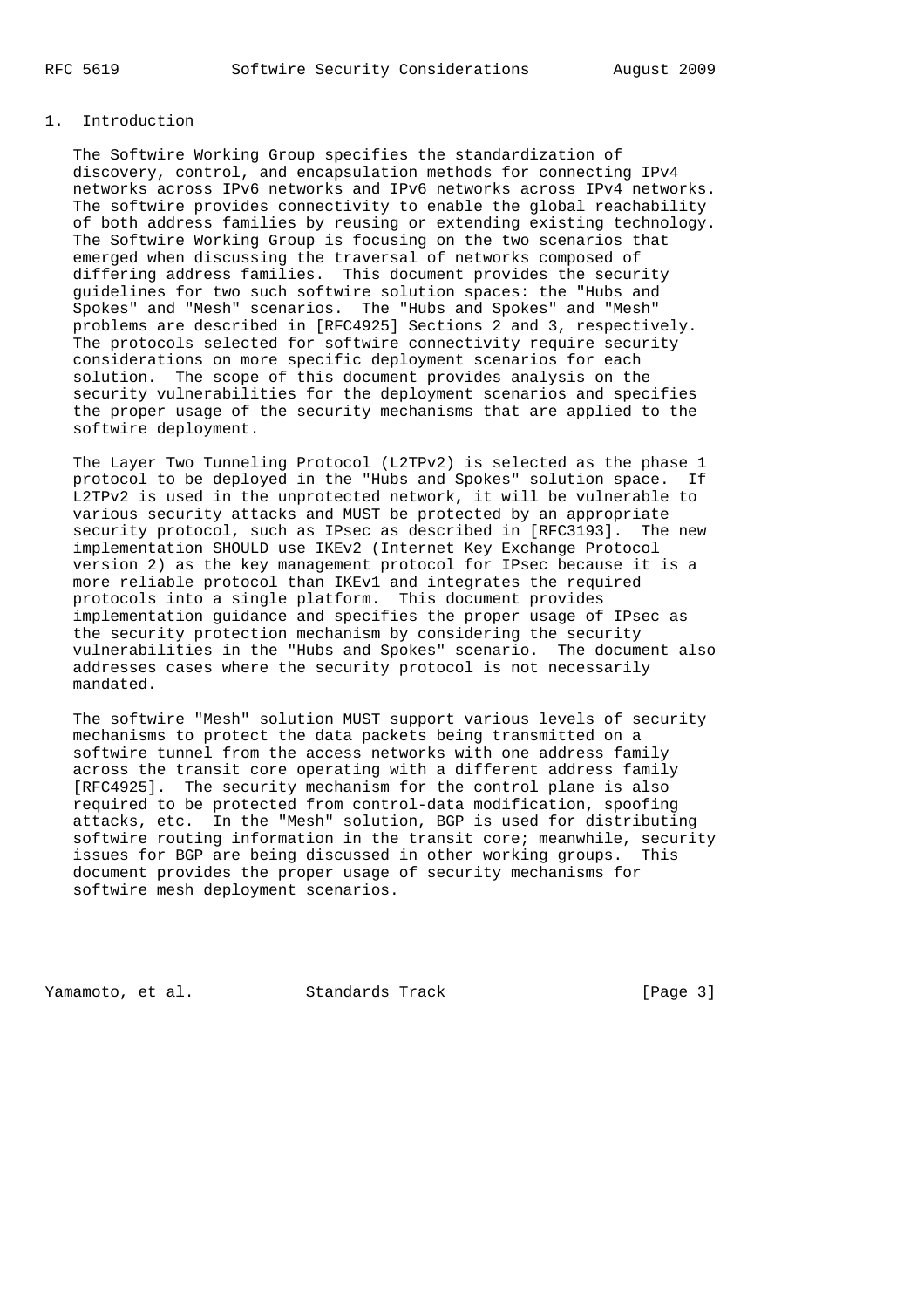- 2. Terminology
- 2.1. Abbreviations

 The terminology is based on the "Softwire Problem Statement" [RFC4925].

 AF(i) - Address Family. IPv4 or IPv6. Notation used to indicate that prefixes, a node, or network only deal with a single IP AF.

 $AF(i,j)$  - Notation used to indicate that a node is dual-stack or that a network is composed of dual-stack nodes.

 Address Family Border Router (AFBR) - A dual-stack router that interconnects two networks that use either the same or different address families. An AFBR forms peering relationships with other AFBRs, adjacent core routers, and attached Customer Edge (CE) routers; performs softwire discovery and signaling; advertises client ASF(i) reachability information; and encapsulates/decapsulates customer packets in softwire transport headers.

 Customer Edge (CE) - A router located inside an AF access island that peers with other CE routers within the access island network and with one or more upstream AFBRs.

 Customer Premise Equipment (CPE) - An equipment, host or router, located at a subscriber's premises and connected with a carrier's access network.

 Provider Edge (PE) - A router located at the edge of a transit core network that interfaces with the CE in an access island.

 Softwire Concentrator (SC) - The node terminating the softwire in the service provider network.

 Softwire Initiator (SI) - The node initiating the softwire within the customer network.

 Softwire Encapsulation Set (SW-Encap) - A softwire encapsulation set contains tunnel header parameters, order of preference of the tunnel header types, and the expected payload types (e.g., IPv4) carried inside the softwire.

 Softwire Next\_Hop (SW-NHOP) - This attribute accompanies client AF reachability advertisements and is used to reference a softwire on the ingress AFBR leading to the specific prefixes. It contains a softwire identifier value and a softwire next\_hop IP address denoted as <SW ID:SW-NHOP address>. Its existence in the presence of client

Yamamoto, et al. Standards Track [Page 4]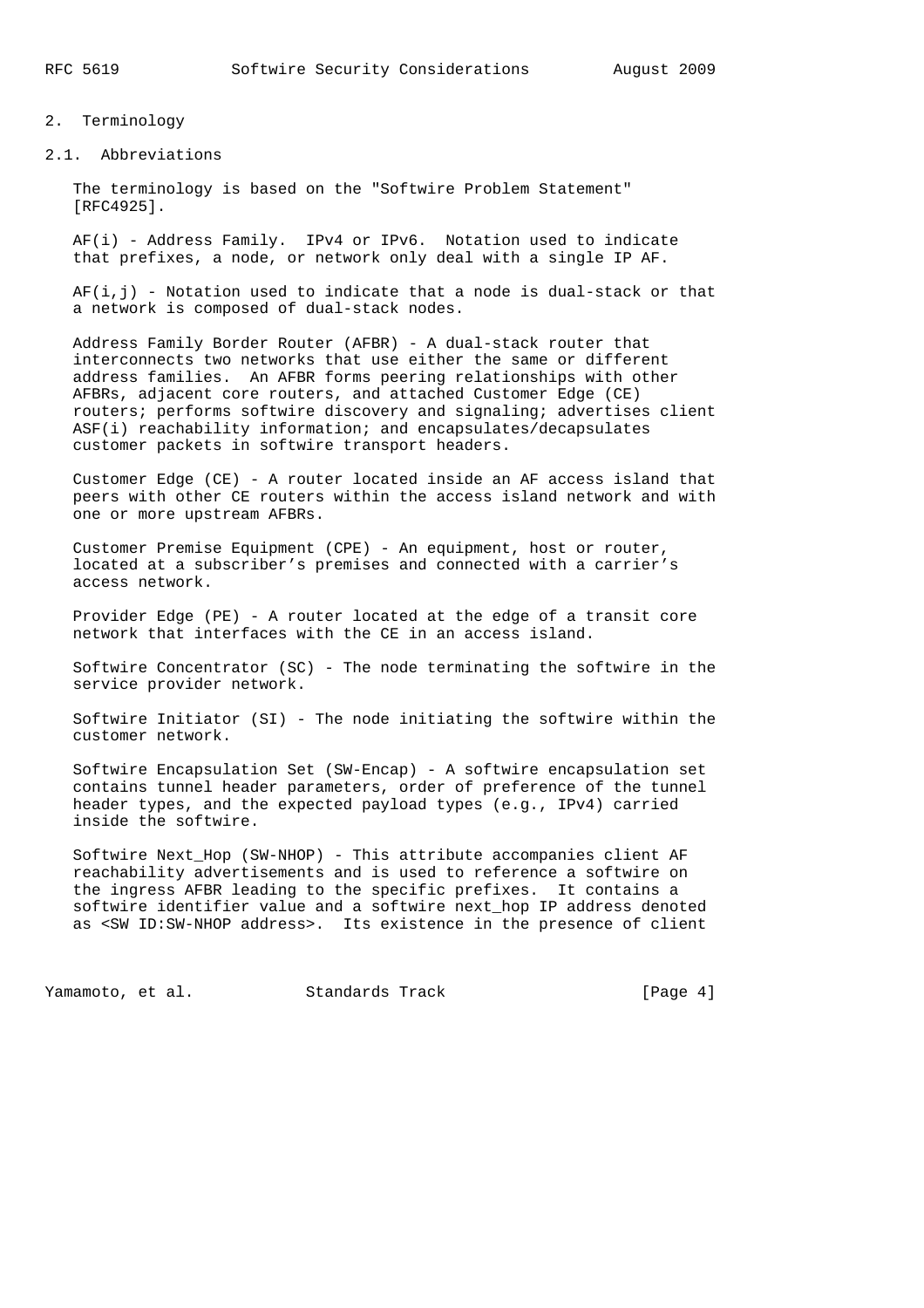AF prefixes (in advertisements or entries in a routing table) infers the use of softwire to reach that prefix.

#### 2.2. Requirements Language

 The key words "MUST", "MUST NOT", "REQUIRED", "SHALL", "SHALL NOT", "SHOULD", "SHOULD NOT", "RECOMMENDED", "MAY", and "OPTIONAL" in this document are to be interpreted as described in [RFC2119].

- 3. Hubs and Spokes Security Guidelines
- 3.1. Deployment Scenarios

 To provide the security guidelines, discussion of the possible deployment scenario and the trust relationship in the network is important.

 The softwire initiator (SI) always resides in the customer network. The node in which the SI resides can be the CPE access device, another dedicated CPE router behind the original CPE access device, or any kind of host device, such as a PC, appliance, sensor, etc.

 However, the host device may not always have direct access to its home carrier network, to which the user has subscribed. For example, the SI in the laptop PC can access various access networks such as Wi-Fi hot-spots, visited office networks, etc. This is the nomadic case, which the softwire SHOULD support.

 As the softwire deployment model, the following three cases as shown in Figure 1 should be considered. Cases 2 and 3 are typical for a nomadic node, but are also applicable to a stationary node. In order to securely connect a legitimate SI and SC to each other, the authentication process between SI and SC is normally performed using Authentication, Authorization, and Accounting (AAA) servers.

Yamamoto, et al. Standards Track [Page 5]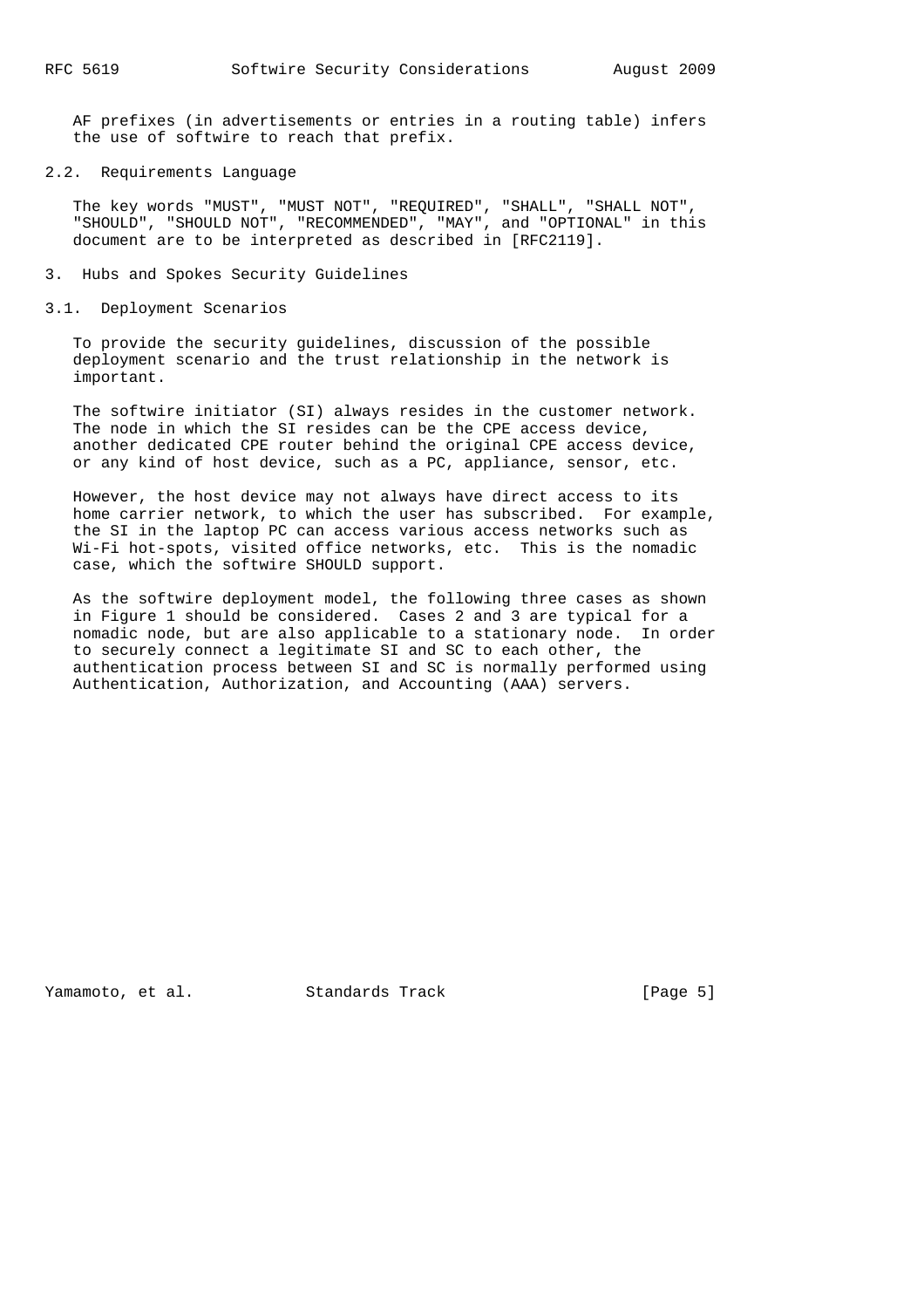

Figure 1: Authentication Model for Hubs and Spokes

 The AAA server shown in Figure 1 interacts with the SC, which acts as a AAA client. The AAA may consists of multiple AAA servers, and the proxy AAA may be intermediate between the SC and the AAA servers. This document refers to the AAA server in the home network service provider as the home AAA server (AAAh) and to that in the visited network service provider as the visited AAA server (AAAv).

 The "Softwire Problem Statement" [RFC4925] states that the softwire solution must be able to be integrated with commonly deployed AAA solutions. L2TPv2 used in softwire supports PPP and L2TP authentications that can be integrated with common AAA servers.

 When the softwire is used in an unprotected network, a stronger authentication process is required (e.g., IKEv2). The proper selection of the authentication processes is discussed in Section 3.4 with respect to the various security threats.

Yamamoto, et al. Standards Track [Page 6]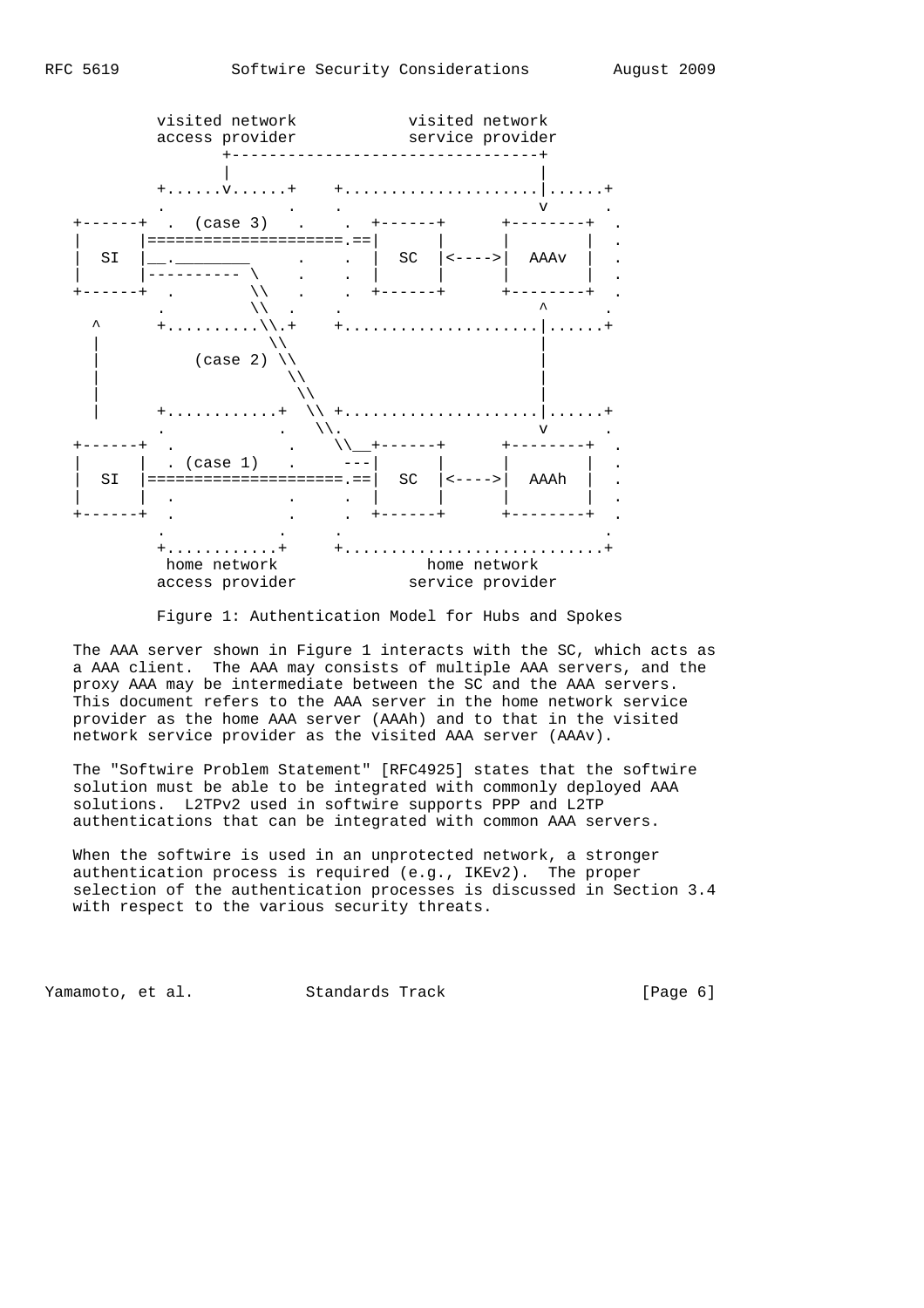Case 1: The SI connects to the SC that belongs to the home network service provider via the home access provider network that operates a different address family. It is assumed that the home access provider network and the home network service provider for the SC are under the same administrative system.

 Note that the IP address of the host device, in which the SI resides, is static or dynamic depending on the subscribed service. The discovery of the SC may be automatic. But in this document, the information on the SC, e.g., the DNS name or IP address, is assumed to be configured by the user or the provider of the SI in advance.

 Case 2: The SI connects to the SC that belongs to the home network service provider via the visited access network. For the nomadic case, the SI/user does not subscribe to the visited access provider. For network access through the public network, such as Wi-Fi hot spots, the home network service provider does not have a trust relationship with the access network.

 Note that the IP address of the host device, in which the SI resides, may be changed periodically due to the home network service provider's policy.

 Case 3: The SI connects to the SC that belongs to the visited network service provider via the visited access network. This is typical of the nomadic access case. When the SI is mobile, it may roam from the home ISP providing the home access network to the visited access network, e.g., Wi-Fi hot-spot network provided by the different ISP. The SI does not connect to the SC in the home network, for example, due to geographical reasons. The SI/user does not subscribe to the visited network service provider, but the visited network service provider has some roaming agreement with the home network service provider.

 Note that the IP address of the host, in which the SI resides, is provided with the visited network service provider's policy.

3.2. Trust Relationship

 The establishment of a trust relationship between the SI and SC is different for three cases. The security considerations must be taken into account for each case.

 In Case 1, the SC and the home AAA server in the same network service provider MUST have a trust relationship and communications between them MUST be secured. When the SC authenticates the SI, the SC transmits the authentication request message to the home AAA server and obtains the accept message together with the Attribute Value Pair

Yamamoto, et al. Standards Track [Page 7]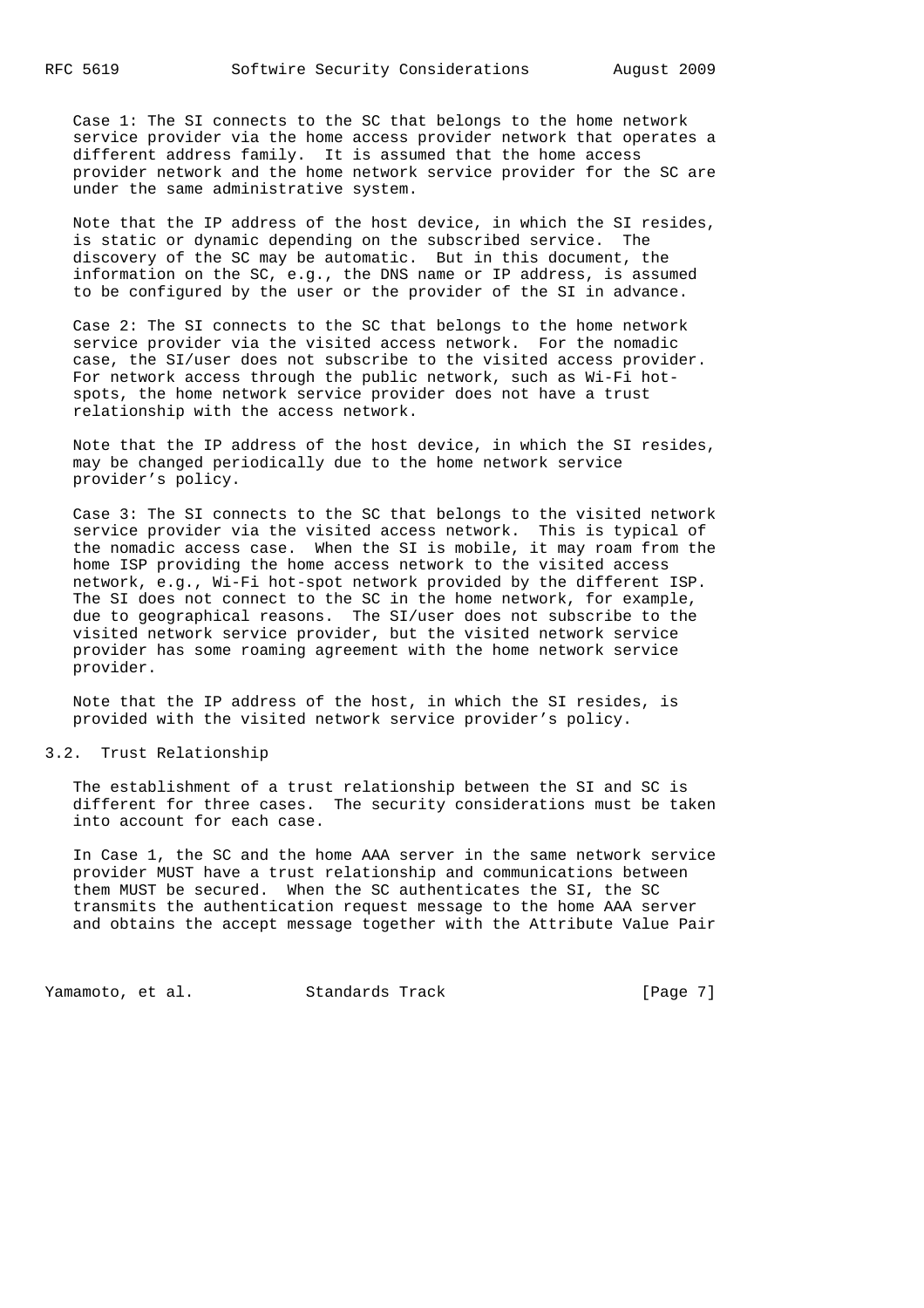for the SI authentication. Since the SI is in the service provider network, the provider can take measures to protect the entities (e.g., SC, AAA servers) against a number of security threats, including the communication between them.

 In Case 2, when the SI is mobile, access to the home network service provider through the visited access network provider is allowed. The trust relationship between the SI and the SC in the home network MUST be established. When the visited access network is a public network, various security attacks must be considered. Especially for SI to connect to the legitimate SC, the authentication from SI to SC MUST be performed together with that from SC to SI.

 In Case 3, if the SI roams into a different network service provider's administrative domain, the visited AAA server communicates with the home AAA server to obtain the information for SI authentication. The visited AAA server MUST have a trust relationship with the home AAA server and the communication between them MUST be secured in order to properly perform the roaming services that have been agreed upon under specified conditions.

 Note that the path for the communications between the home AAA server and the visited AAA server may consist of several AAA proxies. In this case, the AAA proxy threat model SHOULD be considered [RFC2607]. A malicious AAA proxy may launch passive or active security attacks. The trustworthiness of proxies in AAA proxy chains will weaken when the hop counts of the proxy chain is longer. For example, the accounting information exchanged among AAA proxies is attractive for an adversary. The communication between a home AAA server and a visited AAA server MUST be protected.

3.3. Softwire Security Threat Scenarios

 Softwire can be used to connect IPv6 networks across public IPv4 networks and IPv4 networks across public IPv6 networks. The control and data packets used during the softwire session are vulnerable to the security attacks.

 A complete threat analysis of softwire requires examination of the protocols used for the softwire setup, the encapsulation method used to transport the payload, and other protocols used for configuration (e.g., router advertisements, DHCP).

 The softwire solution uses a subset of the Layer Two Tunneling Protocol (L2TPv2) functionality ([RFC2661], [RFC5571]). In the softwire "Hubs and Spokes" model, L2TPv2 is used in a voluntary tunnel model only. The SI acts as an L2TP Access Concentrator (LAC) and PPP endpoint. The L2TPv2 tunnel is always initiated from the SI.

Yamamoto, et al. Standards Track [Page 8]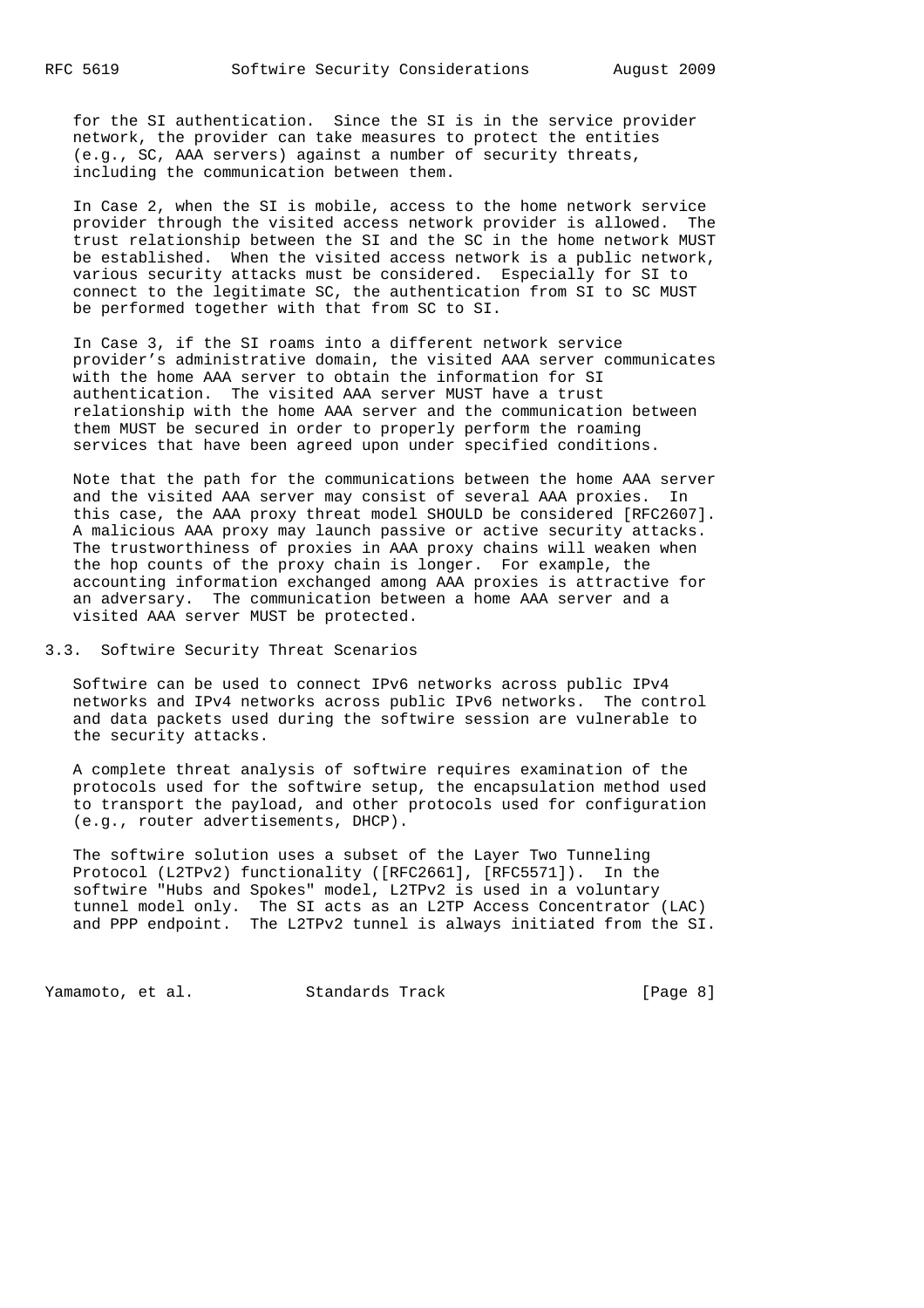The generic threat analysis done for L2TP using IPsec [RFC3193] is applicable to softwire "Hubs and Spokes" deployment. The threat analysis for other protocols such as MIPv6 (Mobile IPv6) [RFC4225], PANA (Protocol for Carrying Authentication for Network Access) [RFC4016], NSIS (Next Steps in Signaling) [RFC4081], and Routing Protocols [RFC4593] are applicable here as well and should be used as references.

 First, the SI that resides in the customer network sends a Start- Control-Connection-Request (SCCRQ) packet to the SC for the initiation of the softwire. L2TPv2 offers an optional tunnel authentication system (which is similar to CHAP -- the Challenge Handshake Authentication Protocol) during control connection establishment. This requires a shared secret between the SI and SC and no key management is offered for this L2TPv2.

 When the L2TPv2 control connection is established, the SI and SC optionally enter the authentication phase after completing PPP Link Control Protocol (LCP) negotiation. PPP authentication supports one way or two-way CHAP authentication, and can leverage existing AAA infrastructure. PPP authentication does not provide per-packet authentication.

 PPP encryption is defined but PPP Encryption Control Protocol (ECP) negotiation does not provide for a protected cipher suite negotiation. PPP encryption provides a weak security solution [RFC3193]. PPP ECP implementation cannot be expected. PPP authentication also does not provide scalable key management.

 Once the L2TPv2 tunnel and PPP configuration are successfully established, the SI is connected and can start using the connection.

 These steps are vulnerable to man-in-the-middle (MITM), denial-of service (DoS), and service-theft attacks, which are caused by the following adversary actions.

Adversary attacks on softwire include:

- 1. An adversary may try to discover identities and other confidential information by snooping data packets.
- 2. An adversary may try to modify both control and data packets. This type of attack involves integrity violations.
- 3. An adversary may try to eavesdrop and collect control messages. By replaying these messages, an adversary may successfully hijack the L2TP tunnel or the PPP connection inside the tunnel. An adversary might mount MITM, DoS, and theft-of-service attacks.

Yamamoto, et al. Standards Track [Page 9]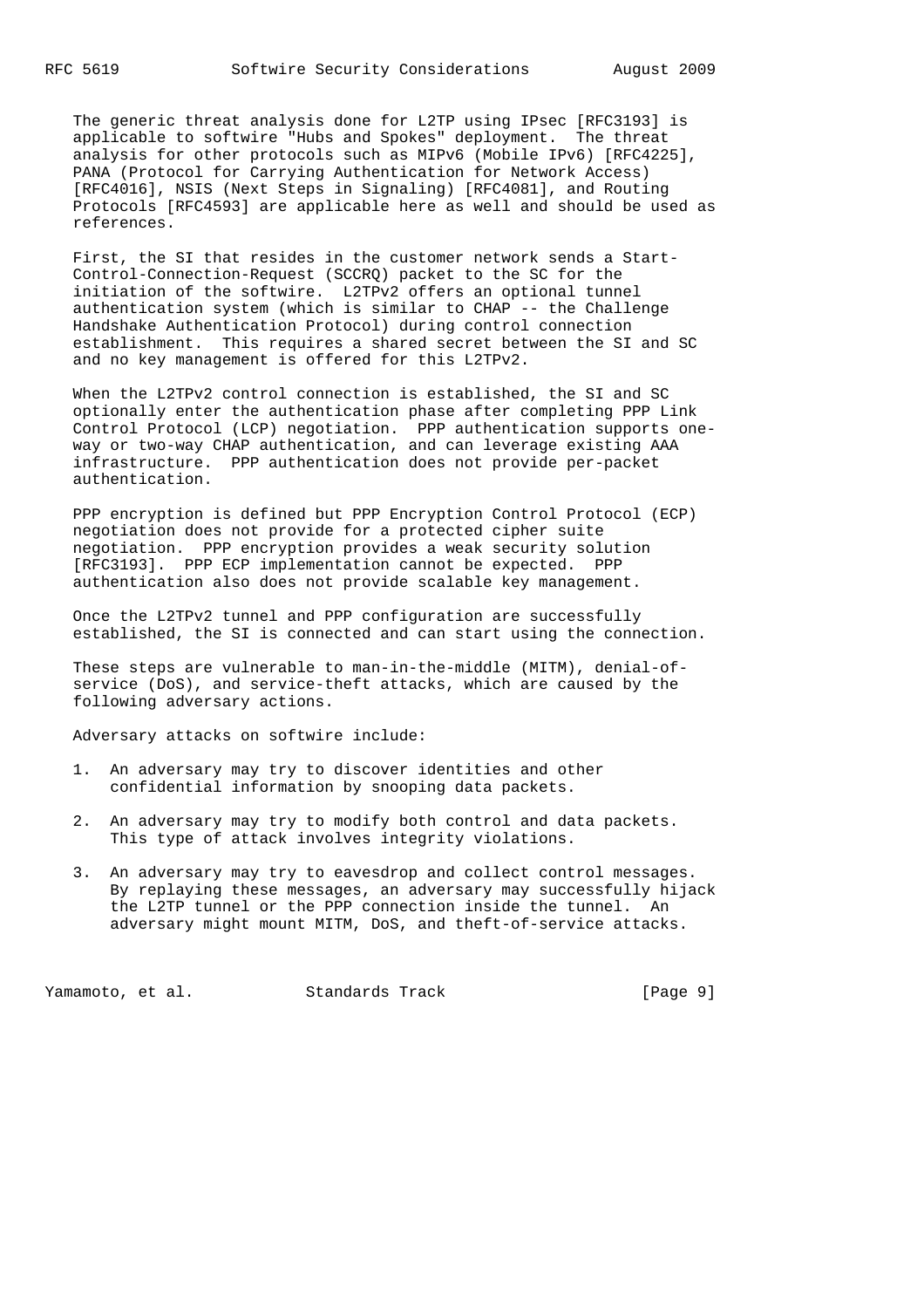- 4. An adversary can flood the softwire node with bogus signaling messages to cause DoS attacks by terminating L2TP tunnels or PPP connections.
- 5. An adversary may attempt to disrupt the softwire negotiation in order to weaken or remove confidentiality protection.
- 6. An adversary may wish to disrupt the PPP LCP authentication negotiation.

 When AAA servers are involved in softwire tunnel establishment, the security attacks can be mounted on the communication associated with AAA servers. Specifically, for Case 3 stated in Section 3.2, an adversary may eavesdrop on the packets between AAA servers in the home and visited network and compromise the authentication data. An adversary may also disrupt the communication between the AAA servers, causing a service denial. Security of AAA server communications is out of scope of this document.

 In environments where the link is shared without cryptographic protection and weak authentication or one-way authentication is used, these security attacks can be mounted on softwire control and data packets.

When there is no prior trust relationship between the SI and SC, any node can pretend to be a SC. In this case, an adversary may impersonate the SC to intercept traffic (e.g., "rogue" softwire concentrator).

 The rogue SC can introduce a denial-of-service attack by blackholing packets from the SI. The rogue SC can also eavesdrop on all packets sent from or to the SI. Security threats of a rogue SC are similar to a compromised router.

 The deployment of ingress filtering is able to control malicious users' access [RFC4213]. Without specific ingress filtering checks in the decapsulator at the SC, it would be possible for an attacker to inject a false packet, leaving the system vulnerable to attacks such as DoS. Using ingress filtering, invalid inner addresses can be rejected. Without ingress filtering of inner addresses, another kind of attack can happen. The malicious users from another ISP could start using its tunneling infrastructure to get free inner-address connectivity, effectively transforming the ISP into an inner-address transit provider.

 Ingress filtering does not provide complete protection in the case that address spoofing has happened. In order to provide better protection against address spoofing, authentication with binding

Yamamoto, et al. Standards Track [Page 10]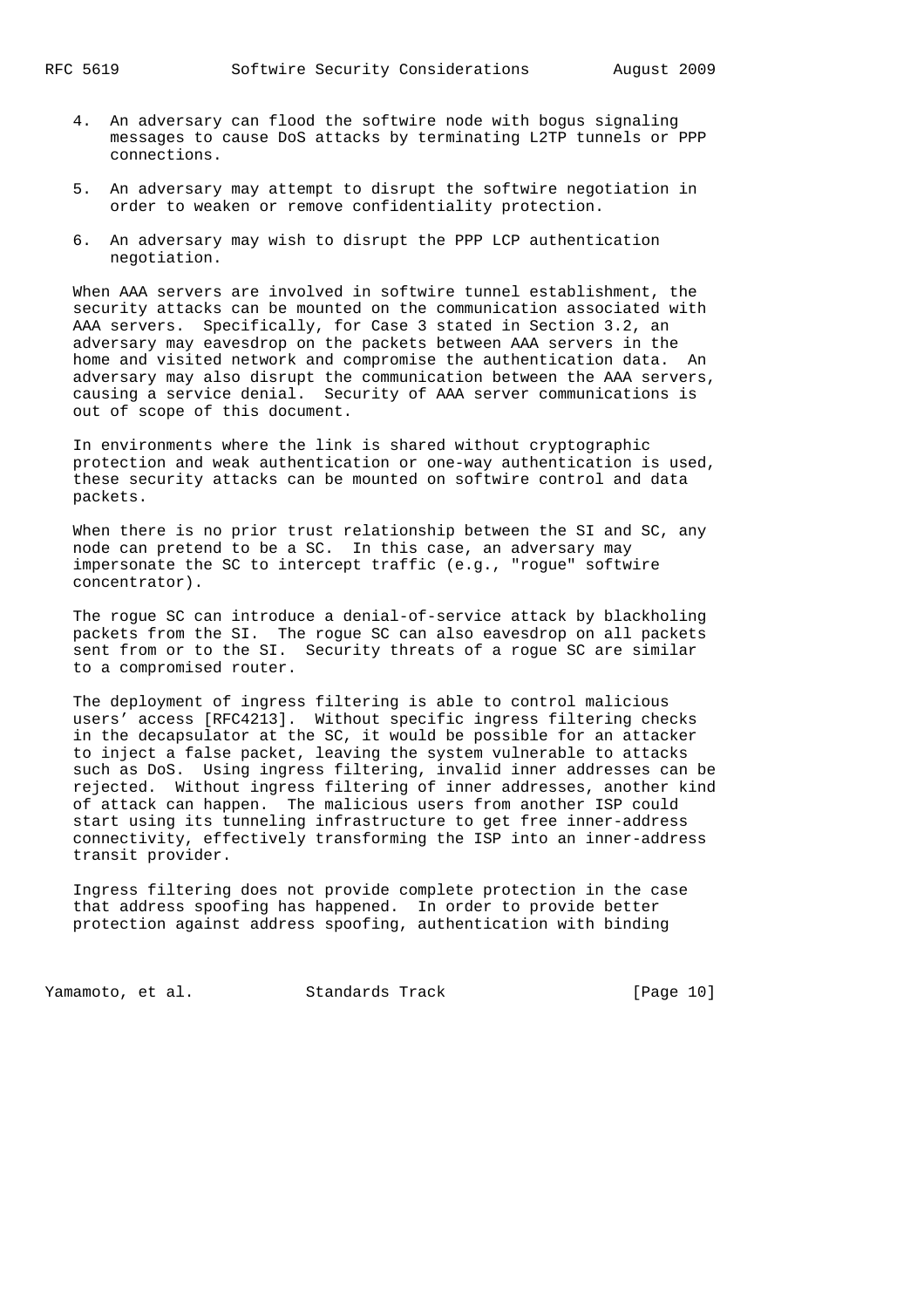between the legitimate address and the authenticated identity MUST be implemented. This can be implemented between the SC and the SI using IPsec.

3.4. Softwire Security Guidelines

 Based on the security threat analysis in Section 3.3 of this document, the softwire security protocol MUST support the following protections.

- 1. Softwire control messages between the SI and SC MUST be protected against eavesdropping and spoofing attacks.
- 2. The softwire security protocol MUST be able to protect itself against replay attacks.
- 3. The softwire security protocol MUST be able to protect the device identifier against the impersonation when it is exchanged between the SI and the SC.
- 4. The softwire security protocol MUST be able to securely bind the authenticated session to the device identifier of the client, to prevent service theft.
- 5. The softwire security protocol MUST be able to protect disconnect and revocation messages.

 The softwire security protocol requirement is comparable to [RFC3193].

 For softwire control packets, authentication, integrity, and replay protection MUST be supported, and confidentiality SHOULD be supported.

 For softwire data packets, authentication, integrity, and replay protection SHOULD be supported, and confidentiality MAY be supported.

 The "Softwire Problem Statement" [RFC4925] provides some requirements for the "Hubs and Spoke" solution that are taken into account in defining the security protection mechanisms.

- 1. The control and/or data plane MUST be able to provide full payload security when desired.
- 2. The deployed technology MUST be very strongly considered.

 This additional security protection must be separable from the softwire tunneling mechanism.

Yamamoto, et al. Standards Track [Page 11]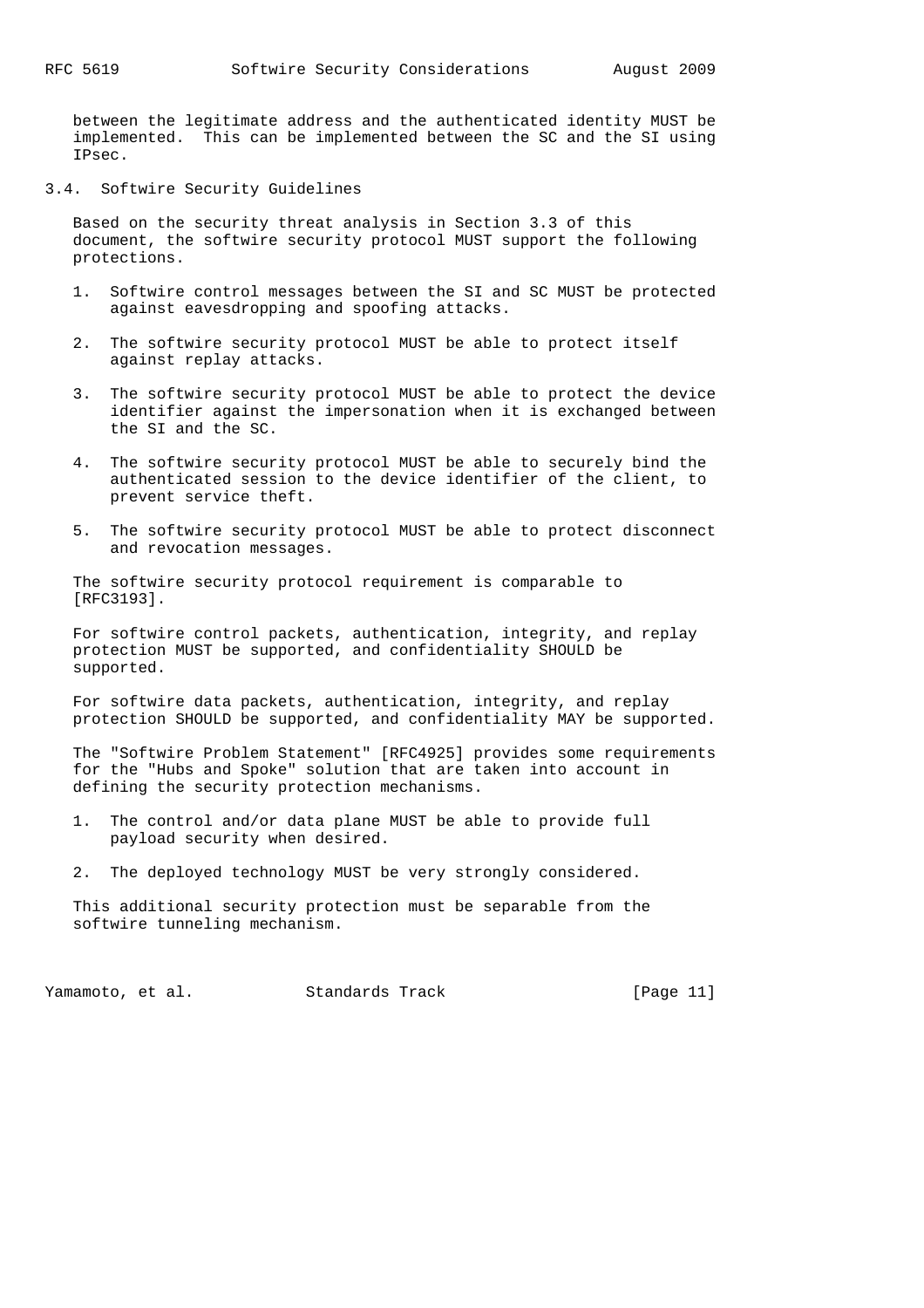Note that the scope of this security is on the L2TP tunnel between the SI and SC. If end-to-end security is required, a security protocol SHOULD be used in the payload packets. But this is out of scope of this document.

# 3.4.1. Authentication

 The softwire security protocol MUST support user authentication in the control plane in order to authorize access to the service and provide adequate logging of activity. Although several authentication protocols are available, security threats must be considered to choose the protocol.

 For example, consider the SI/user using Password Authentication Protocol (PAP) access to the SC with a cleartext password. In many circumstances, this represents a large security risk. The adversary may spoof as a legitimate user by using the stolen password. The Challenge Handshake Authentication Protocol (CHAP) [RFC1994] encrypts a password with a "challenge" sent from the SC. The theft of password can be mitigated. However, as CHAP only supports unidirectional authentication, the risk of a man-in-the-middle or rogue SC cannot be avoided. Extensible Authentication Protocol- Transport Layer Security (EAP-TLS) [RFC5216] mandates mutual authentication and avoids the rogue SC.

 When the SI established a connection to the SC through a public network, the SI may want proof of the SC identity. Softwire MUST support mutual authentication to allow for such a scenario.

 In some circumstances, however, the service provider may decide to allow non-authenticated connection [RFC5571]. For example, when the customer is already authenticated by some other means, such as closed networks, cellular networks at Layer 2, etc., the service provider may decide to turn authentication off. If no authentication is conducted on any layer, the SC acts as a gateway for anonymous connections. Running such a service MUST be configurable by the SC administrator and the SC SHOULD take some security measures, such as ingress filtering and adequate logging of activity. It should be noted that anonymous connection service cannot provide the security functionalities described in this document (e.g., integrity, replay protection, and confidentiality).

 L2TPv2 selected as the softwire phase 1 protocol supports PPP authentication and L2TPv2 authentication. PPP authentication and L2TPv2 have various security threats, as stated in Section 3.3. They will be used in the limited condition as described in the next subsections.

Yamamoto, et al. Standards Track [Page 12]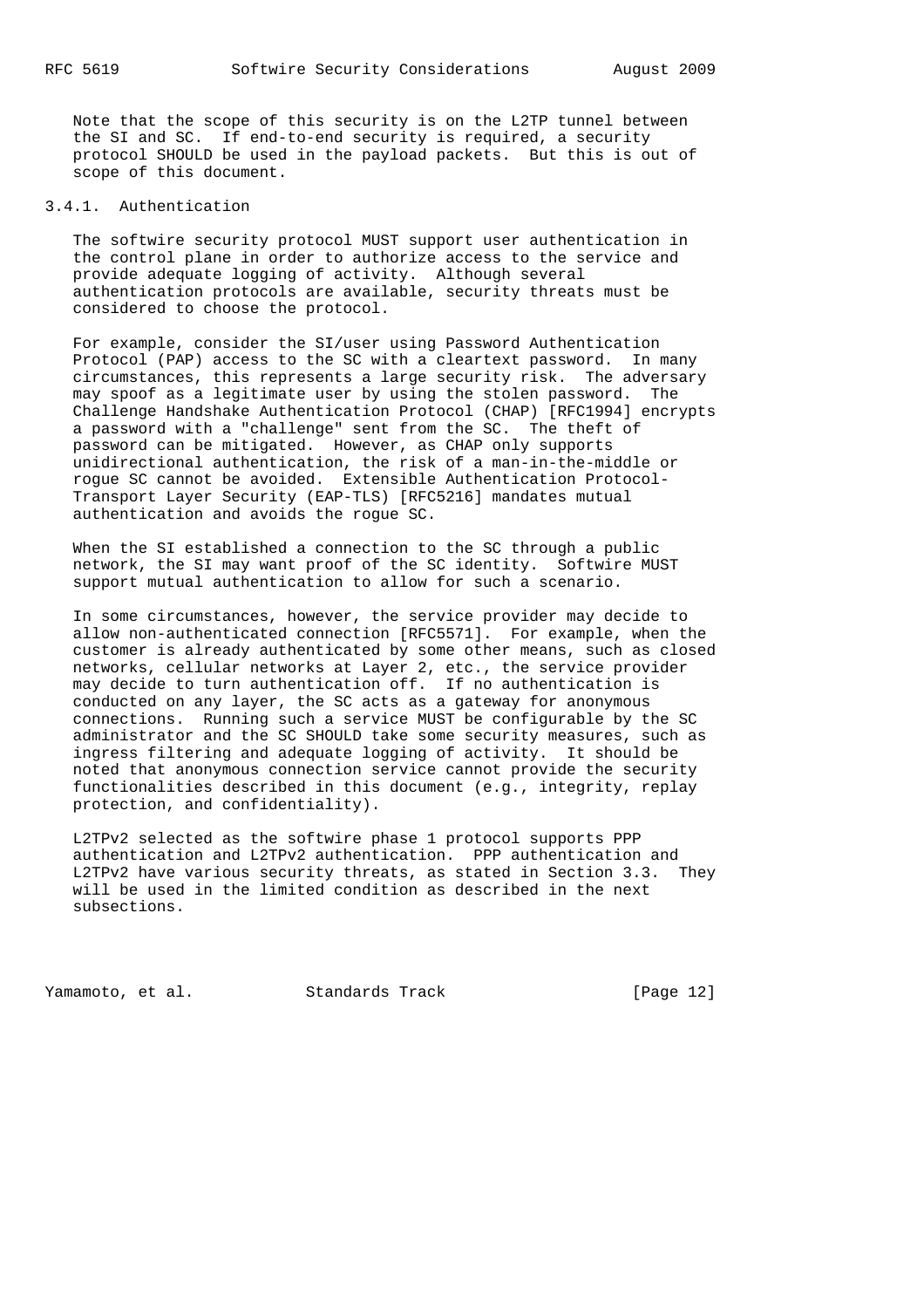# 3.4.1.1. PPP Authentication

 PPP can provide mutual authentication between the SI and SC using CHAP [RFC1994] during the connection-establishment phase (via the Link Control Protocol, LCP). PPP CHAP authentication can be used when the SI and SC are on a trusted, non-public IP network.

 Since CHAP does not provide per-packet authentication, integrity, or replay protection, PPP CHAP authentication MUST NOT be used unprotected on a public IP network. If other appropriate protected mechanisms have been already applied, PPP CHAP authentication MAY be used.

 Optionally, other authentication methods such as PAP, MS-CHAP, and EAP MAY be supported.

# 3.4.1.2. L2TPv2 Authentication

 L2TPv2 provides an optional CHAP-like tunnel authentication during the control connection establishment [RFC2661], Section 5.1.1. L2TPv2 authentication MUST NOT be used unprotected on a public IP network, similar to the same restriction applied to PPP CHAP authentication.

# 3.4.2. Softwire Security Protocol

 To meet the above requirements, all softwire-security-compliant implementations MUST implement the following security protocols.

 IPsec ESP [RFC4303] in transport mode is used for securing softwire control and data packets. The Internet Key Exchange (IKE) protocol [RFC4306] MUST be supported for authentication, security association negotiation, and key management for IPsec. The applicability of different versions of IKE is discussed in Section 3.5.

 The softwire security protocol MUST support NAT traversal. UDP encapsulation of IPsec ESP packets[RFC3948] and negotiation of NAT traversal in IKE [RFC3947] MUST be supported when IPsec is used.

### 3.5. Guidelines for Usage of IPsec in Softwire

 When the softwire "Hubs and Spokes" solution implemented by L2TPv2 is used in an untrustworthy network, softwire MUST be protected by appropriate security protocols, such as IPsec. This section provides guidelines for the usage of IPsec in L2TPv2-based softwire.

 [RFC3193] discusses how L2TP can use IKE [RFC2409] and IPsec [RFC2401] to provide tunnel authentication, privacy protection,

Yamamoto, et al. Standards Track [Page 13]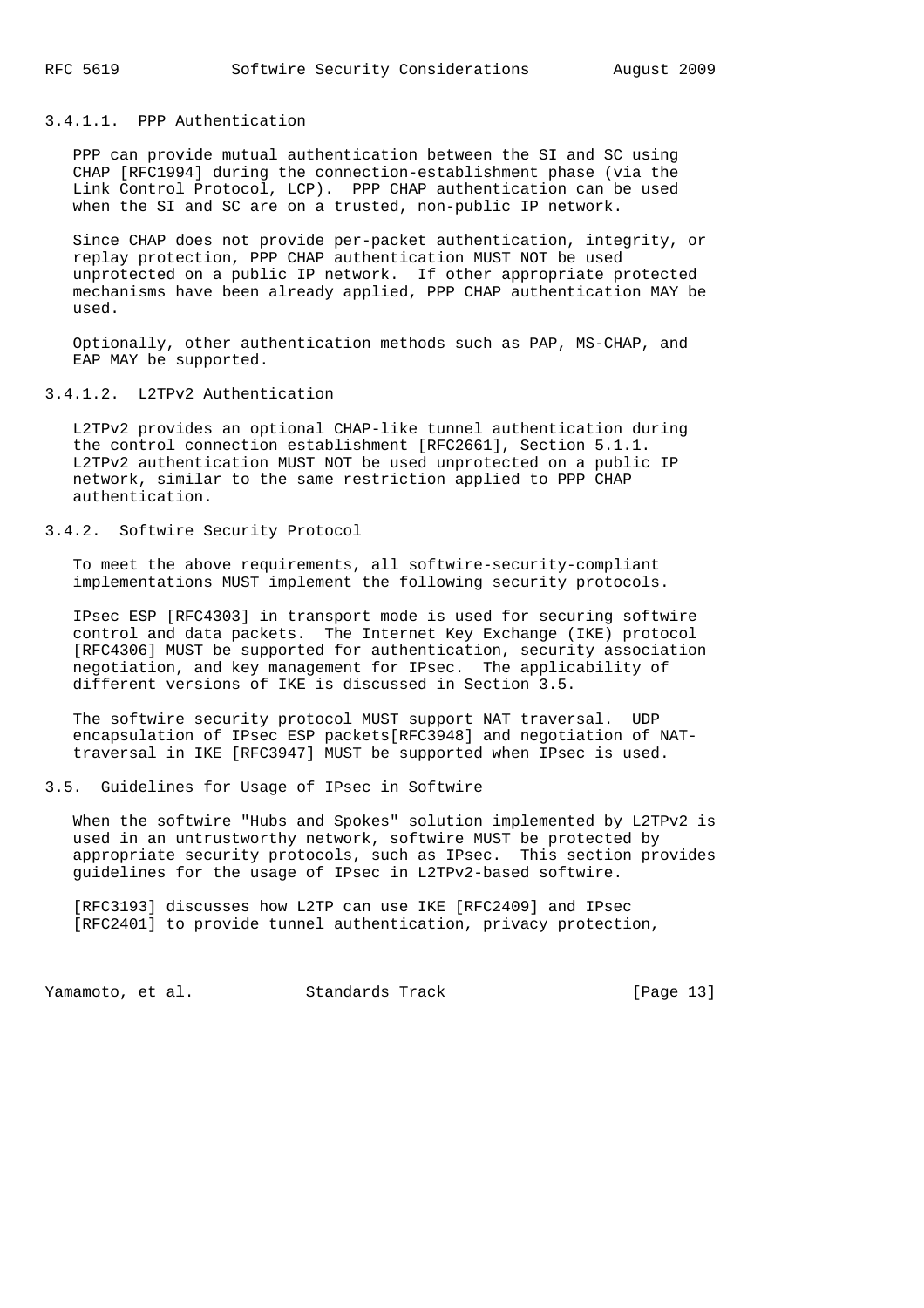integrity checking, and replay protection. Since the publication of [RFC3193], the revisions to IPsec protocols have been published (IKEv2 [RFC4306], ESP [RFC4303], NAT-traversal for IKE [RFC3947], and ESP [RFC3948]).

 Given that deployed technology must be very strongly considered [RFC4925] for the 'time-to-market' solution, [RFC3193] MUST be supported. However, the new implementation SHOULD use IKEv2 [RFC4306] for IPsec because of the numerous advantages it has over IKE [RFC2409]. In new deployments, IKEv2 SHOULD be used as well.

 Although [RFC3193] can be applied in the softwire "Hubs and Spokes" solution, softwire requirements such as NAT-traversal, NAT-traversal for IKE [RFC3947], and ESP [RFC3948] MUST be supported.

 Meanwhile, IKEv2 [RFC4306] integrates NAT-traversal. IKEv2 also supports EAP authentication, with the authentication using shared secrets (pre-shared key) or a public key signature (certificate).

 The selection of pre-shared key or certificate depends on the scale of the network for which softwire is to be deployed, as described in Section 3.5.2. However, pre-shared keys and certificates only support the machine authentication. When both machine and user authentications are required as, for example, in the nomadic case, EAP SHOULD be used.

 Together with EAP, IKEv2 [RFC4306] supports legacy authentication methods that may be useful in environments where username- and password-based authentication is already deployed.

 IKEv2 is a more reliable protocol than IKE [RFC2409] in terms of replay-protection capability, DoS-protection-enabled mechanism, etc. Therefore, new implementations SHOULD use IKEv2 over IKE.

 The following sections will discuss using IPsec to protect L2TPv2 as applied in the softwire "Hubs and Spokes" model. Unless otherwise stated, IKEv2 and the new IPsec architecture [RFC4301] is assumed.

# 3.5.1. Authentication Issues

 IPsec implementation using IKE only supports machine authentication. There is no way to verify a user identity and to segregate the tunnel traffic among users in the multi-user machine environment. IKEv2 can support user authentication with EAP payload by leveraging the existing authentication infrastructure and credential database. This enables traffic segregation among users when user authentication is used by combining the legacy authentication. The user identity asserted within IKEv2 will be verified on a per-packet basis.

Yamamoto, et al. Standards Track [Page 14]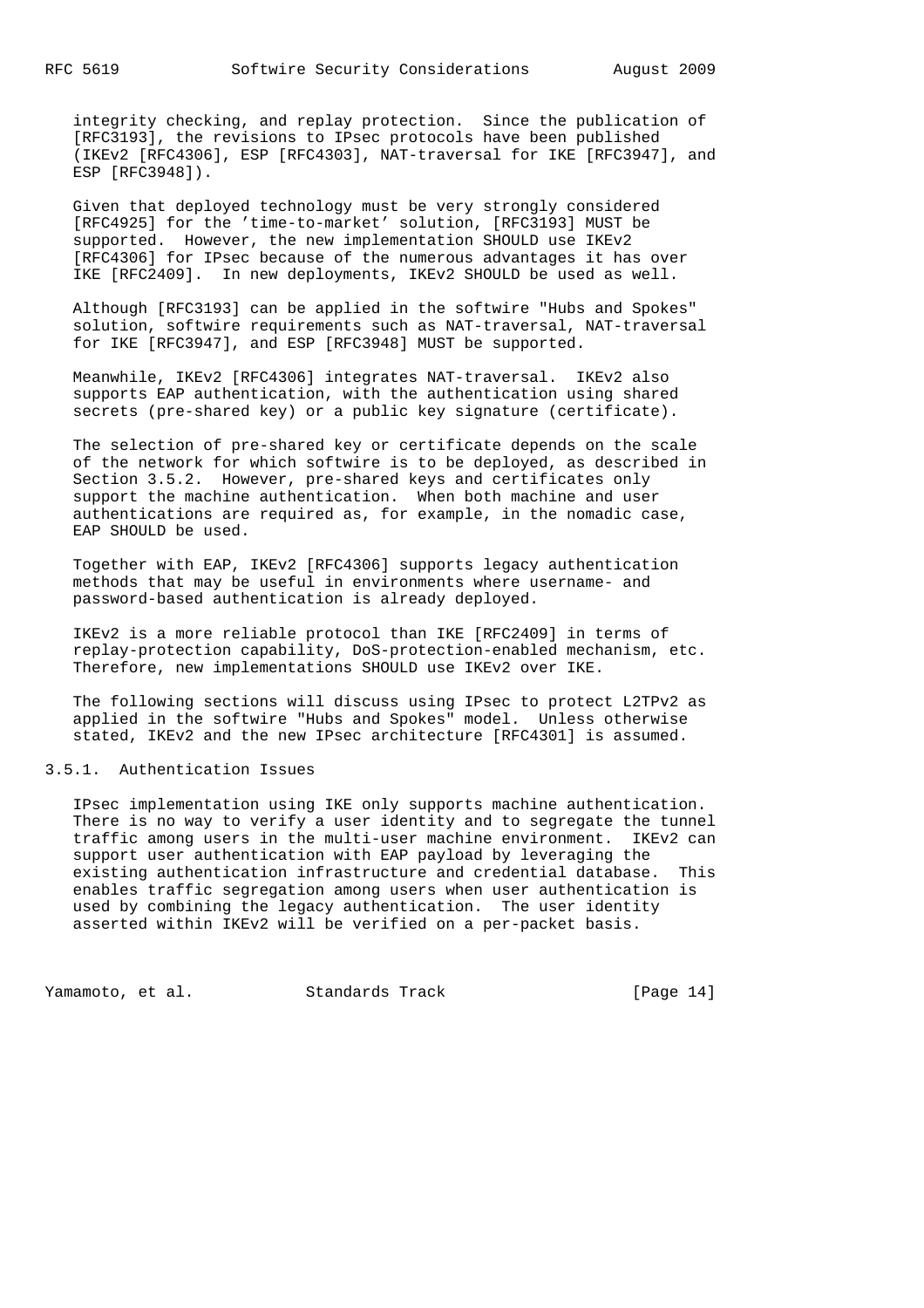If the AAA server is involved in security association establishment between the SI and SC, a session key can be derived from the authentication between the SI and the AAA server. Successful EAP exchanges within IKEv2 run between the SI and the AAA server to create a session key, which is securely transferred to the SC from the AAA server. The trust relationship between the involved entities follows Section 3.2 of this document.

# 3.5.2. IPsec Pre-Shared Keys for Authentication

 With IPsec, when the identity asserted in IKE is authenticated, the resulting derived keys are used to provide per-packet authentication, integrity, and replay protection. As a result, the identity verified in the IKE is subsequently verified on reception of each packet.

 Authentication using pre-shared keys can be used when the number of SI and SC is small. As the number of SI and SC grows, pre-shared keys become increasingly difficult to manage. A softwire security protocol MUST provide a scalable approach to key management. Whenever possible, authentication with certificates is preferred.

 When pre-shared keys are used, group pre-shared keys MUST NOT be used because of its vulnerability to man-in-the-middle attacks ([RFC3193], Section 5.1.4).

# 3.5.3. Inter-Operability Guidelines

 The L2TPv2/IPsec inter-operability concerning tunnel teardown, fragmentation, and per-packet security checks given in [RFC3193], Section 3 must be taken into account.

 Although the L2TP specification allows the responder (SC in softwire) to use a new IP address or to change the port number when sending the Start-Control-Connection-Request-Reply (SCCRP), a softwire concentrator implementation SHOULD NOT do this ([RFC3193], Section 4).

 However, for some reasons, for example, "load-balancing" between SCs, the IP address change is required. To signal an IP address change, the SC sends a StopCCN message to the SI using the Result and Error Code AVP in an L2TPv2 message. A new IKE\_SA and CHILD\_SA MUST be established to the new IP address.

 Since ESP transport mode is used, the UDP header carrying the L2TP packet will have an incorrect checksum due to the change of parts of the IP header during transit. Section 3.1.2 of [RFC3948] defines 3 procedures that can be used to fix the checksum. A softwire implementation MUST NOT use the "incremental update of checksum"

Yamamoto, et al. Standards Track [Page 15]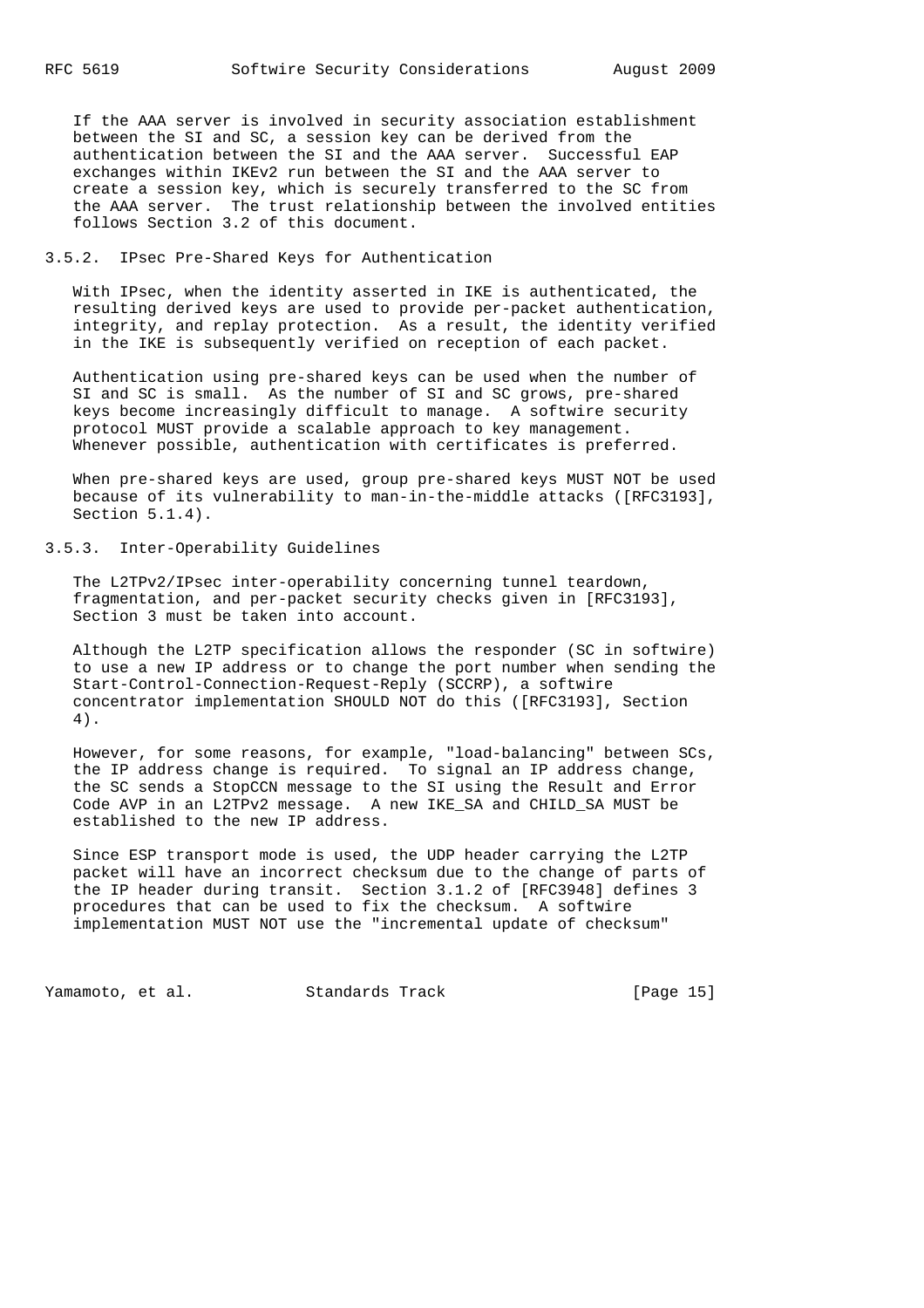(option 1 described in [RFC3948]) because IKEv2 does not have the information required (NAT-OA payload) to compute that checksum. Since ESP is already providing validation on the L2TP packet, a simple approach is to use the "do not check" approach (option 3 in [RFC3948]).

# 3.5.4. IPsec Filtering Details

 If the old IPsec architecture [RFC2401] and IKE [RFC2409] are used, the security policy database (SPD) examples in [RFC3193], Appendix A can be applied to softwire model. In that case, the initiator is always the client (SI), and the responder is the SC. IPsec SPD examples for IKE [RFC2409] are also given in Appendix A of this document.

 The revised IPsec architecture [RFC4301] redefined the SPD entries to provide more flexibility (multiple selectors per entry, list of address range, peer authentication database (PAD), "populate from packet" (PFP) flag, etc.). The Internet Key Exchange (IKE) has also been revised and simplified in IKEv2 [RFC4306]. The following sections provide the SPD examples for softwire to use the revised IPsec architecture and IKEv2.

3.5.4.1. IPv6-over-IPv4 Softwire L2TPv2 Example for IKEv2

 If IKEv2 is used as the key management protocol, [RFC4301] provides the guidance of the SPD entries. In IKEv2, we can use the PFP flag to specify the SA, and the port number can be selected with the TSr (Traffic Selector - Responder) payload during CREATE\_CHILD\_SA. The following describes PAD entries on the SI and SC, respectively. The PAD entries are only example configurations. The PAD entry on the SC matches user identities to the L2TP SPD entry. This is done using a symbolic name type specified in [RFC4301].

 SI PAD: - IF remote identity = SI identity Then authenticate (shared secret/certificate/) and authorize CHILD\_SA for remote address SC\_address SC PAD: - IF remote\_identity = user\_1 Then authenticate (shared secret/certificate/EAP) and authorize CHILD\_SAs for symbolic name "l2tp\_spd\_entry"

 The following describes the SPD entries for the SI and SC, respectively. Note that IKEv2 and ESP traffic MUST be allowed (bypass). These include IP protocol 50 and UDP port 500 and 4500.

Yamamoto, et al. Standards Track [Page 16]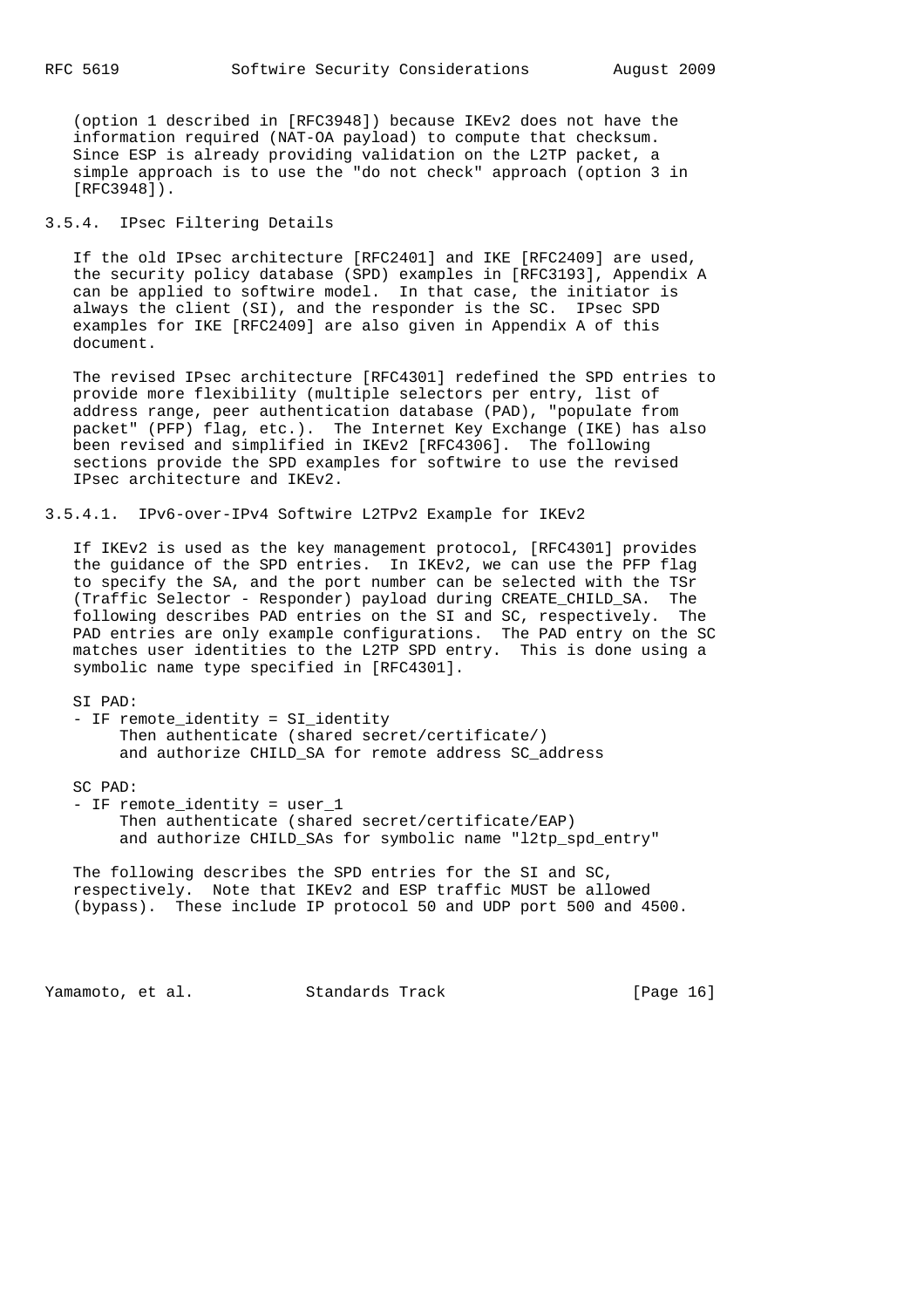The IPv4 packet format when ESP protects and L2TPv2 carries an IPv6 packet is shown in Table 1, which is similar to Table 1 in [RFC4891].

| Components (first to last)                                                       | Contains                         |
|----------------------------------------------------------------------------------|----------------------------------|
| IPv4 header<br>ESP header                                                        | $(src = IPv4-SI, dst = IPv4-SC)$ |
| UDP header<br>L2TPv2 header<br>PPP header<br>IPv6 header<br>(payload)<br>ESP ICV | (src port=1701, dst port=1701)   |

Table 1: Packet Format for L2TPv2 with ESP Carrying IPv6 Packet

SPD for Softwire Initiator:

Softwire Initiator SPD-S

```
 - IF local_address=IPv4-SI
     remote_address=IPv4-SC
     Next Layer Protocol=UDP
     local_port=1701
     remote_port=ANY (PFP=1)
 Then use SA ESP transport mode
 Initiate using IDi = user_1 to address IPv4-SC
```
SPD for Softwire Concentrator:

 Softwire Concentrator SPD-S - IF name="l2tp\_spd\_entry" local\_address=IPv4-SC remote\_address=ANY (PFP=1) Next Layer Protocol=UDP local\_port=1701 remote\_port=ANY (PFP=1) Then use SA ESP transport mode

3.5.4.2. IPv4-over-IPv6 Softwire L2TPv2 Example for IKEv2

 The PAD entries for SI and SC are shown as examples. These example configurations are similar to those in Section 3.5.4.1 of this document.

Yamamoto, et al. Standards Track [Page 17]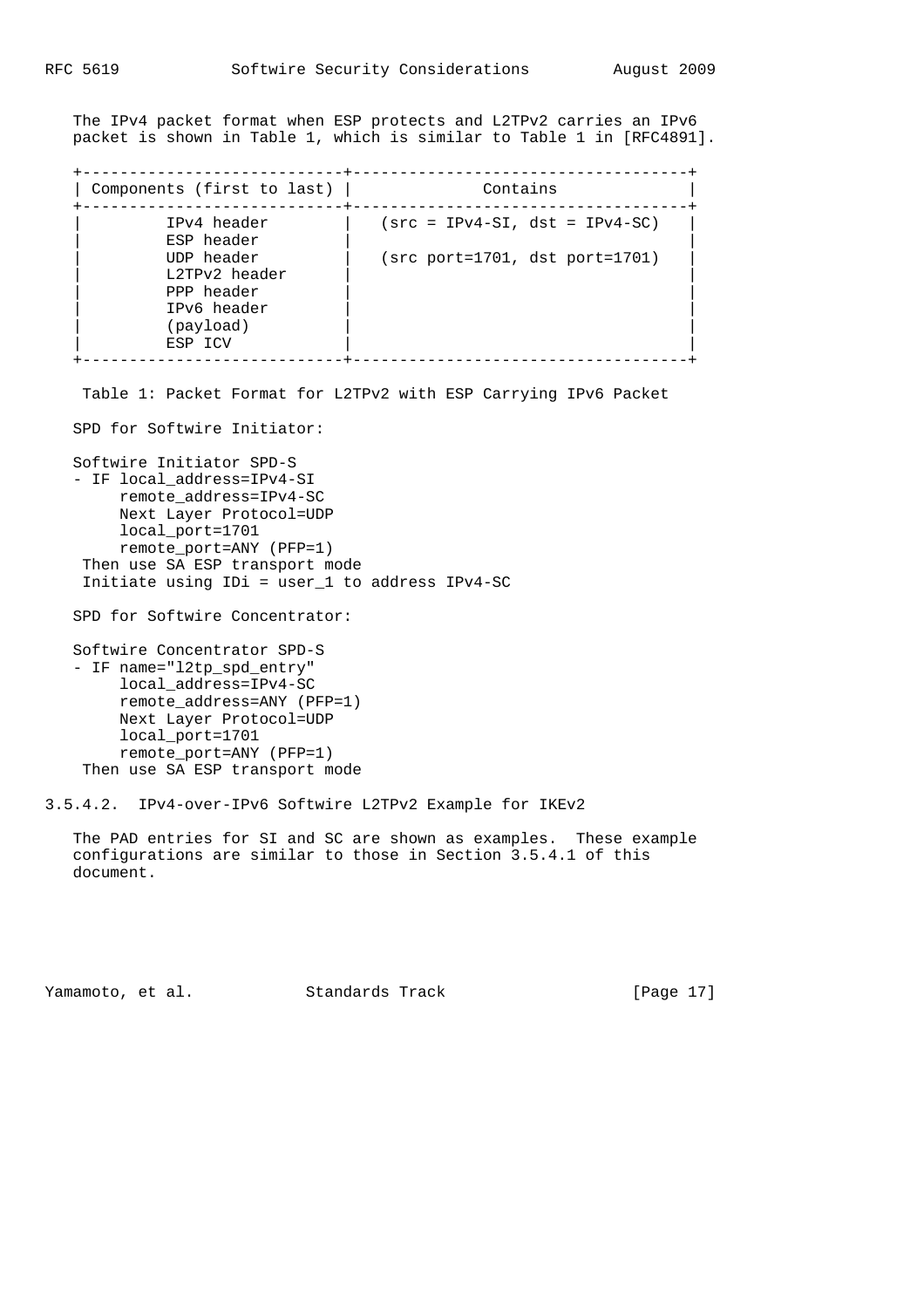SI PAD: - IF remote\_identity = SI\_identity Then authenticate (shared secret/certificate/) and authorize CHILD\_SA for remote address SC\_address

SC PAD:

 - IF remote\_identity = user\_2 Then authenticate (shared secret/certificate/EAP) and authorize CHILD SAs for symbolic name "l2tp spd entry"

 The following describes the SPD entries for the SI and SC, respectively. In this example, the SI and SC are denoted with IPv6 addresses IPv6-SI and IPv6-SC, respectively. Note that IKEv2 and ESP traffic MUST be allowed (bypass). These include IP protocol 50 and UDP port 500 and 4500.

 The IPv6 packet format when ESP protects and L2TPv2 carries an IPv4 packet is shown in Table 2, which is similar to Table 1 in [RFC4891].

 +----------------------------+------------------------------------+ | Components (first to last) | Contains +----------------------------+------------------------------------+ | IPv6 header | (src = IPv6-SI, dst = IPv6-SC) | | ESP header | | | UDP header | (src port=1701, dst port=1701) | | L2TPv2 header | | | PPP header | | | IPv4 header | | (payload) ESP ICV +----------------------------+------------------------------------+

Table 2: Packet Format for L2TPv2 with ESP Carrying IPv4 Packet

SPD for Softwire Initiator:

```
 Softwire Initiator SPD-S
 - IF local_address=IPv6-SI
      remote_address=IPv6-SC
      Next Layer Protocol=UDP
      local_port=1701
      remote_port=ANY (PFP=1)
  Then use SA ESP transport mode
  Initiate using IDi = user_2 to address IPv6-SC
```
Yamamoto, et al. Standards Track [Page 18]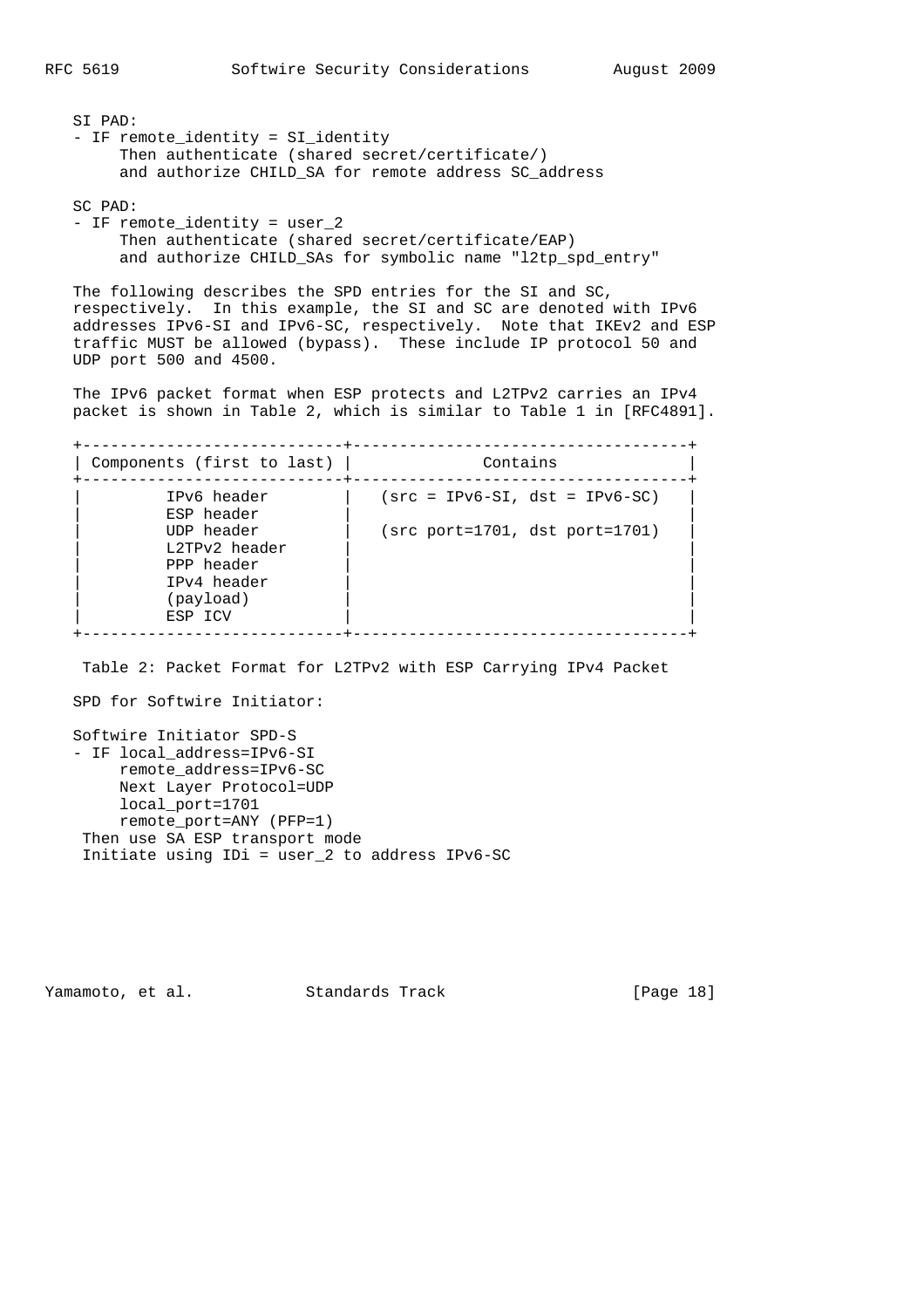SPD for Softwire Concentrator:

```
 Softwire Concentrator SPD-S
 - IF name="l2tp_spd_entry"
      local_address=IPv6-SC
      remote_address=ANY (PFP=1)
      Next Layer Protocol=UDP
      local_port=1701
      remote_port=ANY (PFP=1)
  Then use SA ESP transport mode
```
#### 4. Mesh Security Guidelines

#### 4.1. Deployment Scenario

 In the softwire "Mesh" solution ([RFC4925], [RFC5565]), it is required to establish connectivity to access network islands of one address family type across a transit core of a differing address family type. To provide reachability across the transit core, AFBRs are installed between the access network island and transit core network. These AFBRs can perform as Provider Edge routers (PE) within an autonomous system or perform peering across autonomous systems. The AFBRs establish and encapsulate softwires in a mesh to the other islands across the transit core network. The transit core network consists of one or more service providers.

 In the softwire "Mesh" solution, a pair of PE routers (AFBRs) use BGP to exchange routing information. AFBR nodes in the transit network are Internal BGP speakers and will peer with each other directly or via a route reflector to exchange SW-encap sets, perform softwire signaling, and advertise AF access island reachability information and SW-NHOP information. If such information is advertised within an autonomous system, the AFBR node receiving them from other AFBRs does not forward them to other AFBR nodes. To exchange the information among AFBRs, the full mesh connectivity will be established.

 The connectivity between CE and PE routers includes dedicated physical circuits, logical circuits (such as Frame Relay and ATM), and shared medium access (such as Ethernet-based access).

 When AFBRs are PE routers located at the edge of the provider core networks, this architecture is similar to the L3VPN described in [RFC4364]. The connectivity between a CE router in an access island network and a PE router in a transit network is established statically. The access islands are enterprise networks accommodated through PE routers in the provider's transit network. In this case, the access island networks are administrated by the provider's autonomous system.

Yamamoto, et al. Standards Track [Page 19]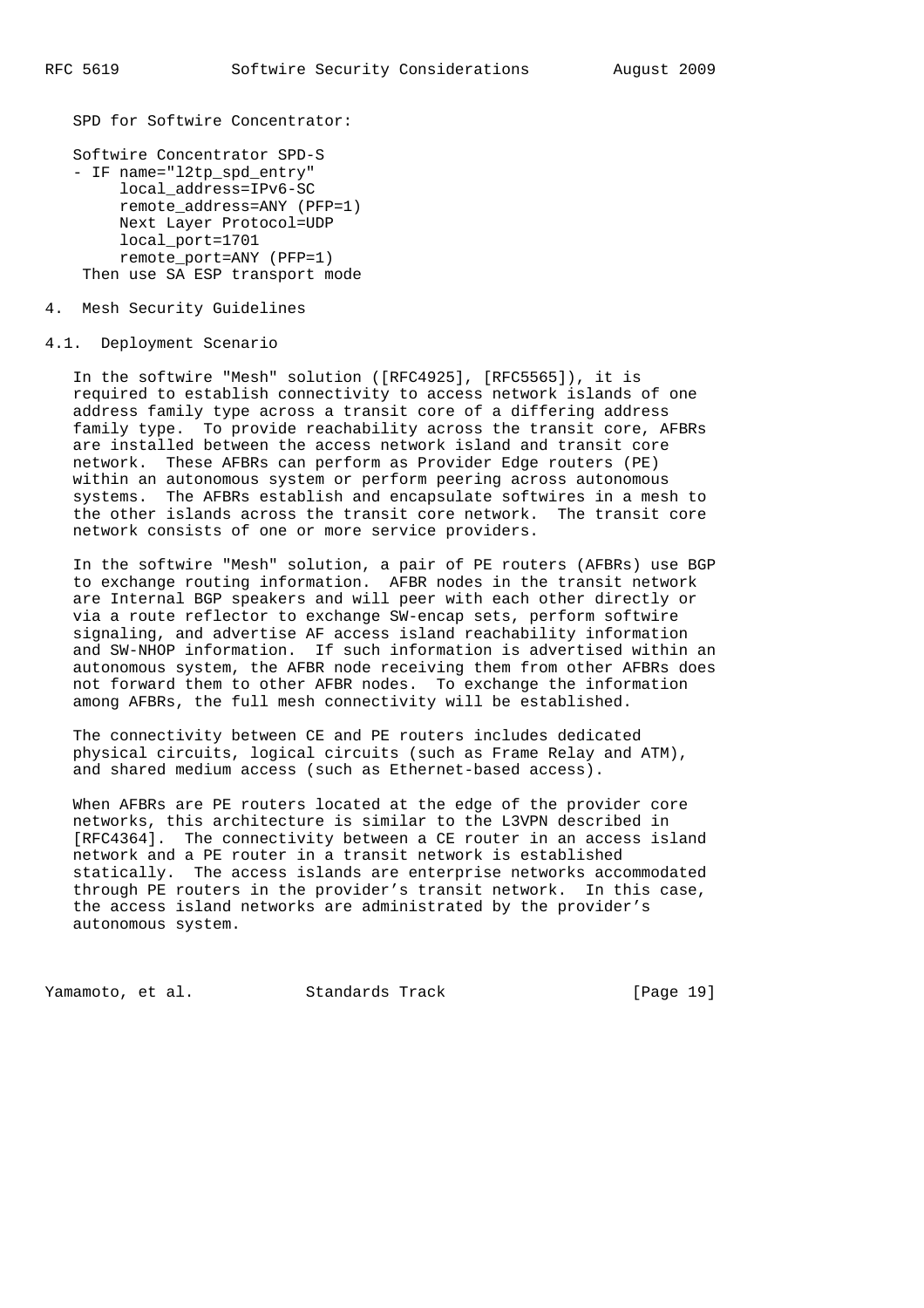The AFBRs may have multiple connections to the core network, and also may have connections to multiple client access networks. The client access networks may connect to each other through private networks or through the Internet. When the client access networks have their own AS number, a CE router located inside access islands forms a private BGP peering with an AFBR. Further, an AFBR may need to exchange full Internet routing information with each network to which it connects.

## 4.2. Trust Relationship

 All AFBR nodes in the transit core MUST have a trust relationship or an agreement with each other to establish softwires. When the transit core consists of a single administrative domain, it is assumed that all nodes (e.g., AFBR, PE, or Route Reflector, if applicable) are trusted by each other.

 If the transit core consists of multiple administrative domains, intermediate routers between AFBRs may not be trusted.

 There MUST be a trust relationship between the PE in the transit core and the CE in the corresponding island, although the link(s) between the PE and the CE may not be protected.

4.3. Softwire Security Threat Scenarios

 As the architecture of the softwire mesh solution is very similar to that of the provider-provisioned VPN (PPVPN). The security threat considerations on the PPVPN operation are applicable to those in the softwire mesh solution [RFC4111].

 Examples of attacks to data packets being transmitted on a softwire tunnel include:

- 1. An adversary may try to discover confidential information by sniffing softwire packets.
- 2. An adversary may try to modify the contents of softwire packets.
- 3. An adversary may try to spoof the softwire packets that do not belong to the authorized domains and to insert copies of once legitimate packets that have been recorded and replayed.
- 4. An adversary can launch denial-of-service (DoS) attacks by deleting softwire data traffic. DoS attacks of the resource exhaustion type can be mounted against the data plane by spoofing a large amount of non-authenticated data into the softwire from the outside of the softwire tunnel.

Yamamoto, et al. Standards Track [Page 20]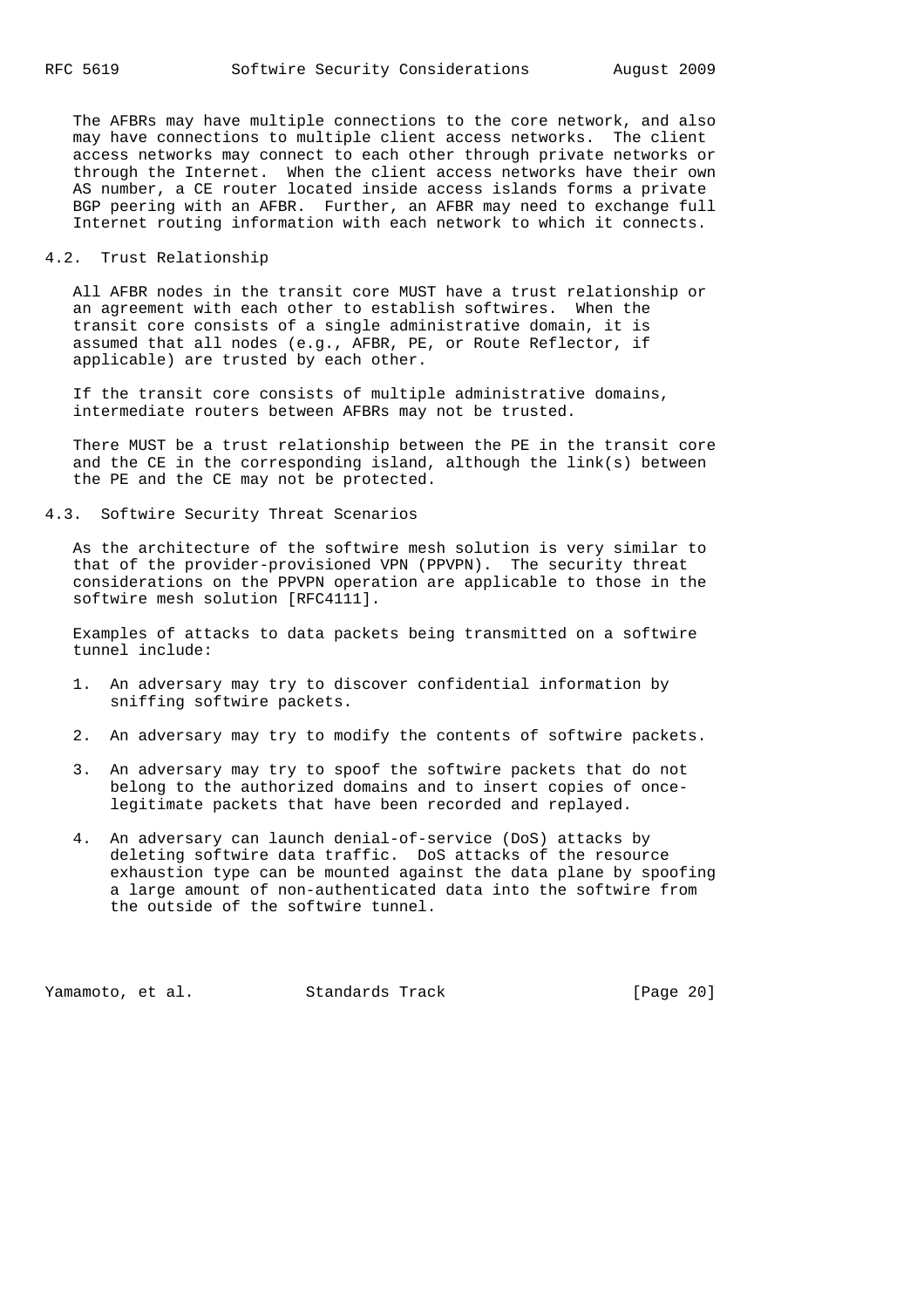5. An adversary may try to sniff softwire packets and to examine aspects or meta-aspects of them that may be visible even when the packets themselves are encrypted. An attacker might gain useful information based on the amount and timing of traffic, packet sizes, source and destination addresses, etc.

 The security attacks can be mounted on the control plane as well. In the softwire mesh solution, softwire encapsulation will be set up by using BGP. As described in [RFC4272], BGP is vulnerable to various security threats such as confidentiality violation; replay attacks; insertion, deletion, and modification of BGP messages; man-in-the middle attacks; and denial-of-service attacks.

## 4.4. Applicability of Security Protection Mechanism

 Given that security is generally a compromise between expense and risk, it is also useful to consider the likelihood of different attacks. There is at least a perceived difference in the likelihood of most types of attacks being successfully mounted in different deployment.

 The trust relationship among users in access networks, transit core providers, and other parts of networks described in Section 4.2 is a key element in determining the applicability of the security protection mechanism for the specific softwire mesh deployment.

## 4.4.1. Security Protection Mechanism for Control Plane

 The "Softwire Problem Statement" [RFC4925] states that the softwire mesh setup mechanism to advertise the softwire encapsulation MUST support authentication, but the transit core provider may decide to turn it off in some circumstances.

 The BGP authentication mechanism is specified in [RFC2385]. The mechanism defined in [RFC2385] is based on a one-way hash function (MD5) and use of a secret key. The key is shared between a pair of peer routers and is used to generate 16-byte message authentication code values that are not readily computed by an attacker who does not have access to the key.

 However, the security mechanism for BGP transport (e.g., TCP-MD5) is inadequate in some circumstances and also requires operator interaction to maintain a respectable level of security. The current deployments of TCP-MD5 exhibit some shortcomings with respect to key management as described in [RFC3562].

 Key management can be especially cumbersome for operators. The number of keys required and the maintenance of keys (issue/revoke/

Yamamoto, et al. Standards Track [Page 21]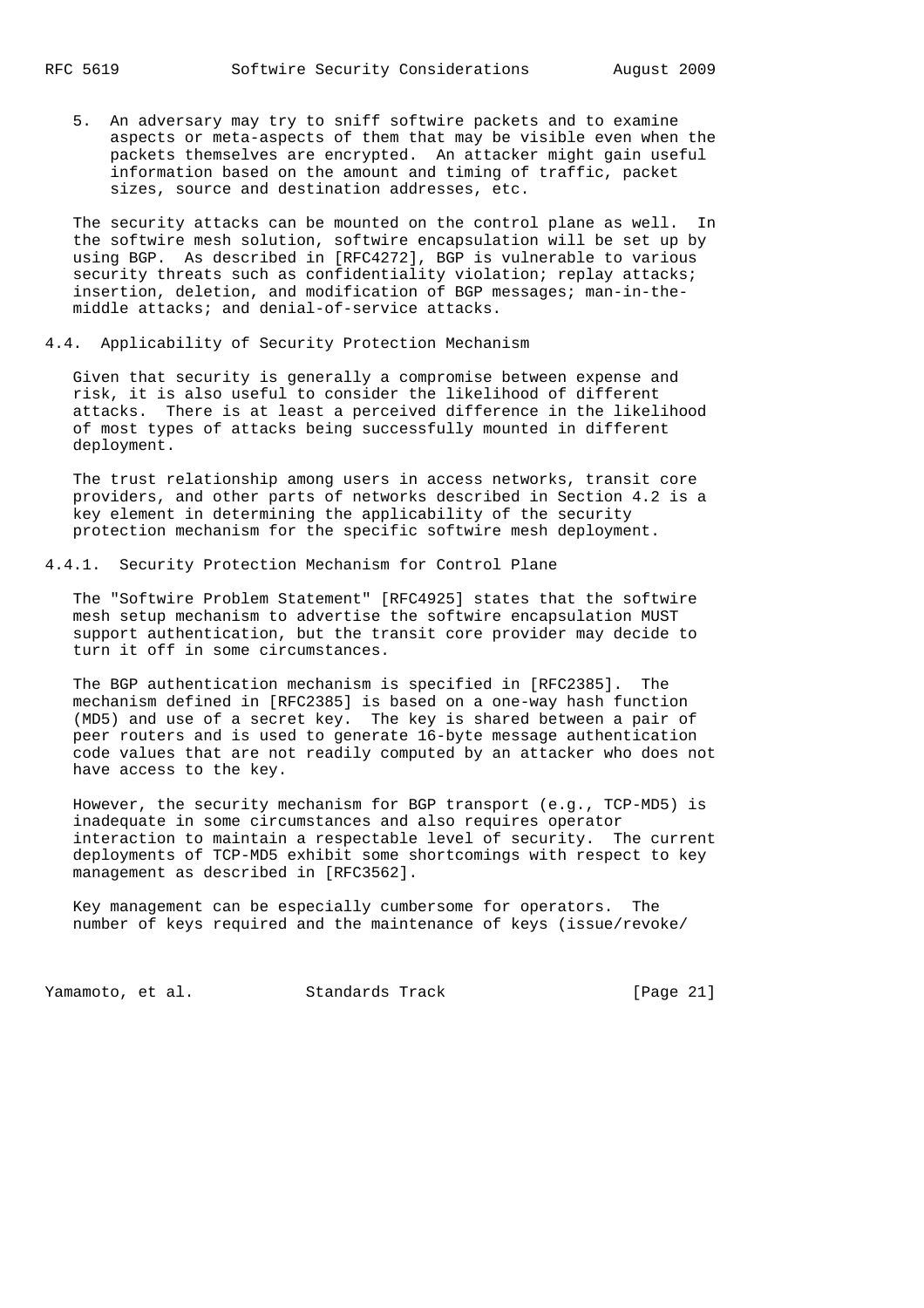renew) has had an additive effect as a barrier to deployment. Thus, automated means of managing keys, to reduce operational burdens, is available in the BGP security system ([BGP-SEC], [RFC4107]).

 Use of IPsec counters the message insertion, deletion, and modification attacks, as well as man-in-the-middle attacks by outsiders. If routing data confidentiality is desired, the use of IPsec ESP could provide that service. If eavesdropping attacks are identified as a threat, ESP can be used to provide confidentiality (encryption), integrity, and authentication for the BGP session.

# 4.4.2. Security Protection Mechanism for Data Plane

 To transport data packets across the transit core, the mesh solution defines multiple encapsulations: L2TPv3, IP-in-IP, MPLS (LDP-based and RSVP-TE based), and GRE. To securely transport such data packets, the softwire MUST support IPsec tunnel.

 IPsec can provide authentication and integrity. The implementation MUST support ESP with null encryption [RFC4303] or else AH (IP Authentication Header) [RFC4302]. If some part of the transit core network is not trusted, ESP with encryption MAY be applied.

 Since the softwires are created dynamically by BGP, the automated key distribution MUST be performed by IKEv2 [RFC4306] with either pre shared key or public key management. For dynamic softwire IPsec tunnel creation, the pre-shared key will be the same in all routers. Namely, pre-shared key indicates here "group key" instead of "pairwise-shared" key.

 If security policy requires a stronger key management, the public key SHOULD be used. If a public key infrastructure is not available, the IPsec Tunnel Authentication sub-TLV specified in [RFC5566] MUST be used before SA is established.

 If the link(s) between the user's site and the provider's PE is not trusted, then encryption MAY be used on the PE-CE link(s).

 Together with the cryptographic security protection, the access control technique reduces exposure to attacks from outside the service provider networks (transit networks). The access-control technique includes packet-by-packet or packet-flow-by-packet-flow access control by means of filters as well as by means of admitting a session for a control/signaling/management protocol that is being used to implement softwire mesh.

 The access-control technique is an important protection against security attacks of DoS, etc., and a necessary adjunct to

Yamamoto, et al. Standards Track [Page 22]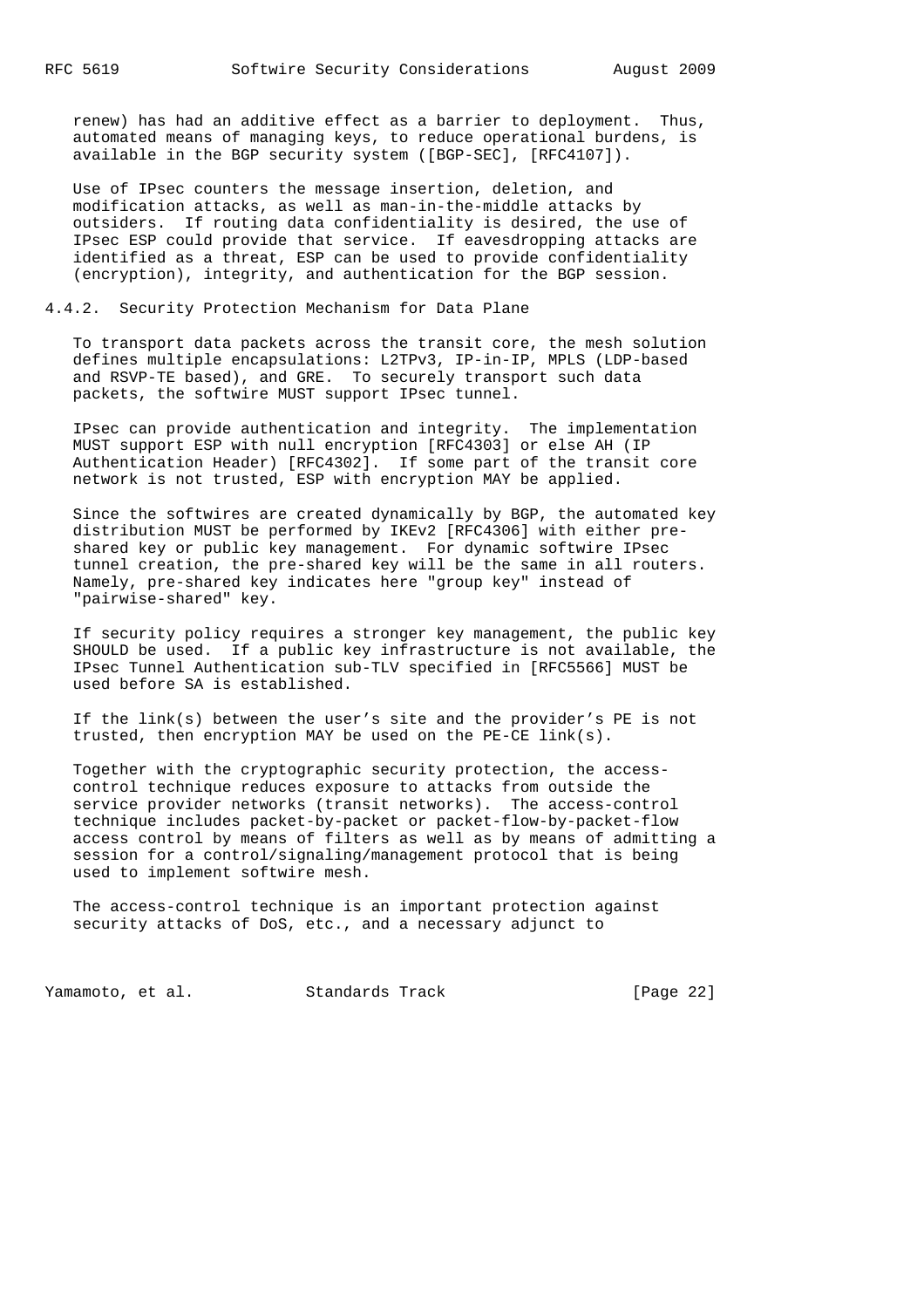cryptographic strength in encapsulation. Packets that match the criteria associated with a particular filter may be either discarded or given special treatment to prevent an attack or to mitigate the effect of a possible future attack.

# 5. Security Considerations

 This document discusses various security threats for the softwire control and data packets in the "Hubs and Spokes" and "Mesh" time-to market solutions. With these discussions, the softwire security protocol implementations are provided by referencing "Softwire Problem Statement" [RFC4925], "Securing L2TP using IPsec" [RFC3193], "Security Framework for PPVPNs" [RFC4111], and "Guidelines for Specifying the Use of IPsec" [RFC5406]. The guidelines for the security protocol employment are also given considering the specific deployment context.

 Note that this document discusses softwire tunnel security protection and does not address end-to-end protection.

## 6. Acknowledgments

 The authors would like to thank Tero Kivinen for reviewing the document and Francis Dupont for substantive suggestions. Acknowledgments to Jordi Palet Martinez, Shin Miyakawa, Yasuhiro Shirasaki, and Bruno Stevant for their feedback.

We would like also to thank the authors of the Softwire Hub & Spoke Deployment Framework document [RFC5571] for providing the text concerning security.

#### 7. References

- 7.1. Normative References
	- [RFC1994] Simpson, W., "PPP Challenge Handshake Authentication Protocol (CHAP)", RFC 1994, August 1996.
	- [RFC2119] Bradner, S., "Key words for use in RFCs to Indicate Requirement Levels", BCP 14, RFC 2119, March 1997.
	- [RFC2385] Heffernan, A., "Protection of BGP Sessions via the TCP MD5 Signature Option", RFC 2385, August 1998.
	- [RFC2661] Townsley, W., Valencia, A., Rubens, A., Pall, G., Zorn, G., and B. Palter, "Layer Two Tunneling Protocol "L2TP"", RFC 2661, August 1999.

Yamamoto, et al. Standards Track [Page 23]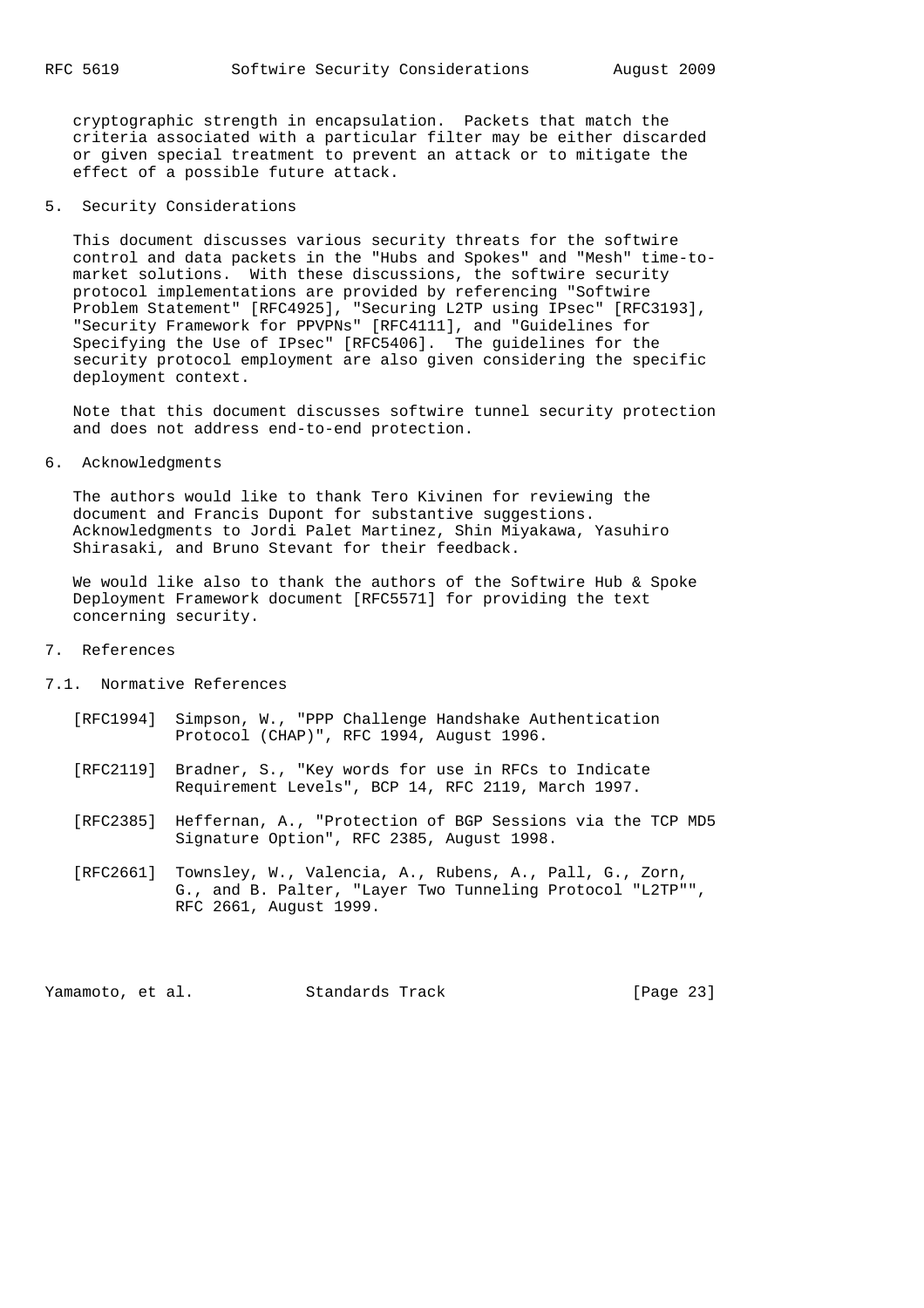- [RFC3193] Patel, B., Aboba, B., Dixon, W., Zorn, G., and S. Booth, "Securing L2TP using IPsec", RFC 3193, November 2001.
- [RFC3947] Kivinen, T., Swander, B., Huttunen, A., and V. Volpe, "Negotiation of NAT-Traversal in the IKE", RFC 3947, January 2005.
- [RFC3948] Huttunen, A., Swander, B., Volpe, V., DiBurro, L., and M. Stenberg, "UDP Encapsulation of IPsec ESP Packets", RFC 3948, January 2005.
- [RFC4107] Bellovin, S. and R. Housley, "Guidelines for Cryptographic Key Management", BCP 107, RFC 4107, June 2005.
- [RFC4301] Kent, S. and K. Seo, "Security Architecture for the Internet Protocol", RFC 4301, December 2005.
- [RFC4302] Kent, S., "IP Authentication Header", RFC 4302, December 2005.
- [RFC4303] Kent, S., "IP Encapsulating Security Payload (ESP)", RFC 4303, December 2005.
- [RFC4306] Kaufman, C., "Internet Key Exchange (IKEv2) Protocol", RFC 4306, December 2005.
- 7.2. Informative References
	- [BGP-SEC] Christian, B. and T. Tauber, "BGP Security Requirements", Work in Progress, November 2008.
	- [RFC2401] Kent, S. and R. Atkinson, "Security Architecture for the Internet Protocol", RFC 2401, November 1998.
	- [RFC2409] Harkins, D. and D. Carrel, "The Internet Key Exchange (IKE)", RFC 2409, November 1998.
	- [RFC2607] Aboba, B. and J. Vollbrecht, "Proxy Chaining and Policy Implementation in Roaming", RFC 2607, June 1999.
	- [RFC3562] Leech, M., "Key Management Considerations for the TCP MD5 Signature Option", RFC 3562, July 2003.
	- [RFC4016] Parthasarathy, M., "Protocol for Carrying Authentication and Network Access (PANA) Threat Analysis and Security Requirements", RFC 4016, March 2005.

Yamamoto, et al. Standards Track [Page 24]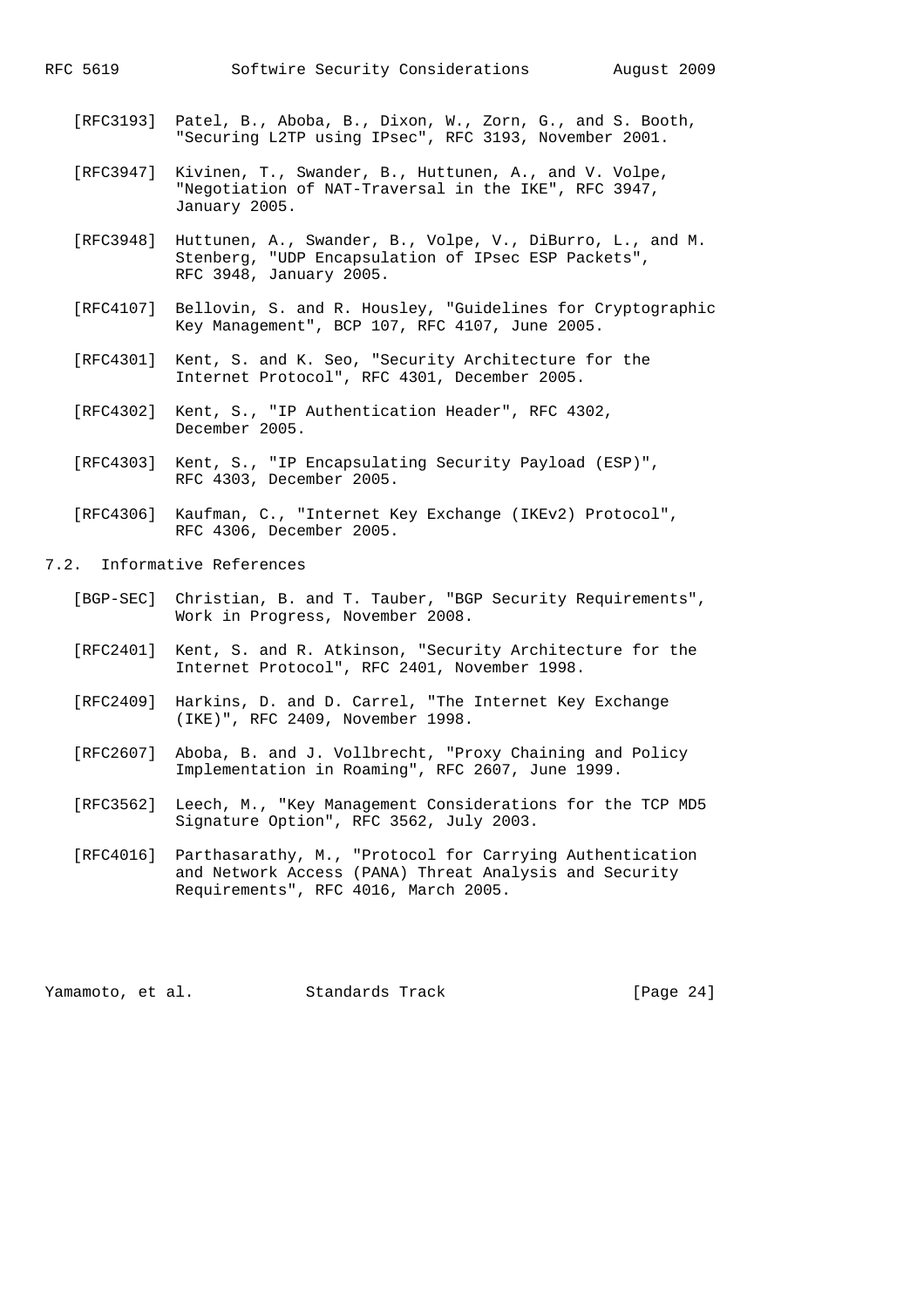- [RFC4081] Tschofenig, H. and D. Kroeselberg, "Security Threats for Next Steps in Signaling (NSIS)", RFC 4081, June 2005.
- [RFC4111] Fang, L., "Security Framework for Provider-Provisioned Virtual Private Networks (PPVPNs)", RFC 4111, July 2005.
- [RFC4213] Nordmark, E. and R. Gilligan, "Basic Transition Mechanisms for IPv6 Hosts and Routers", RFC 4213, October 2005.
- [RFC4225] Nikander, P., Arkko, J., Aura, T., Montenegro, G., and E. Nordmark, "Mobile IP Version 6 Route Optimization Security Design Background", RFC 4225, December 2005.
- [RFC4272] Murphy, S., "BGP Security Vulnerabilities Analysis", RFC 4272, January 2006.
- [RFC4364] Rosen, E. and Y. Rekhter, "BGP/MPLS IP Virtual Private Networks (VPNs)", RFC 4364, February 2006.
- [RFC4593] Barbir, A., Murphy, S., and Y. Yang, "Generic Threats to Routing Protocols", RFC 4593, October 2006.
- [RFC4891] Graveman, R., Parthasarathy, M., Savola, P., and H. Tschofenig, "Using IPsec to Secure IPv6-in-IPv4 Tunnels", RFC 4891, May 2007.
- [RFC4925] Li, X., Dawkins, S., Ward, D., and A. Durand, "Softwire Problem Statement", RFC 4925, July 2007.
- [RFC5216] Simon, D., Aboba, B., and R. Hurst, "The EAP-TLS Authentication Protocol", RFC 5216, March 2008.
- [RFC5406] Bellovin, S., "Guidelines for Specifying the Use of IPsec Version 2", BCP 146, RFC 5406, February 2009.
- [RFC5565] Wu, J., Cui, Y., Metz, C., and E. Rosen, "Softwire Mesh Framework", RFC 5565, June 2009.
- [RFC5566] Berger, L., White, R., and E. Rosen, "BGP IPsec Tunnel Encapsulation Attribute", RFC 5566, June 2009.
- [RFC5571] Storer, B., Pignataro, C., Dos Santos, M., Stevant, B., Toutain, L., and J. Tremblay, "Softwire Hub and Spoke Deployment Framework with Layer Two Tunneling Protocol Version 2 (L2TPv2)", RFC 5571, June 2009.

Yamamoto, et al. Standards Track [Page 25]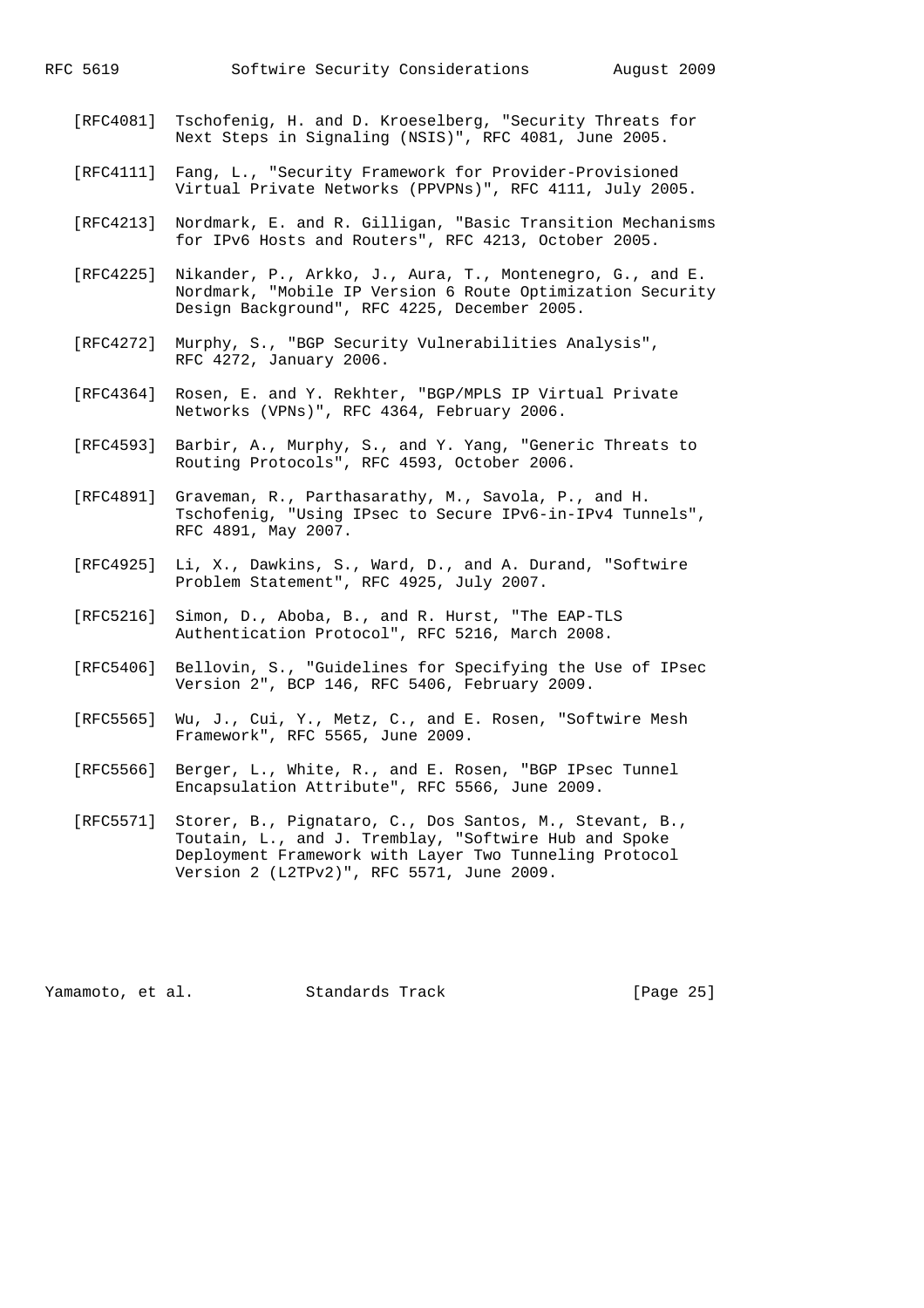Appendix A. Examples

 If the old IPsec architecture [RFC2401] and IKE [RFC2409] are used, the SPD examples in [RFC3193] are applicable to the "Hub & Spokes" model. In this model, the initiator is always the client (SI), and the responder is the SC.

A.1. IPv6-over-IPv4 Softwire with L2TPv2 Example for IKE

 IPv4 addresses of the softwire initiator and concentrator are denoted by IPv4-SI and IPv4-SC, respectively. If NAT traversal is used in IKE, UDP source and destination ports are 4500. In this SPD entry, IKE refers to UDP port 500. \* denotes wildcard and indicates ANY port or address.

| Local     | Remote  | Protocol |  |  | Action                                             |
|-----------|---------|----------|--|--|----------------------------------------------------|
|           |         |          |  |  |                                                    |
| IPV4-SI   | IPV4-SC | ESP      |  |  | <b>BYPASS</b>                                      |
| IPV4-SI   | IPV4-SC | IKE      |  |  | <b>BYPASS</b>                                      |
| $IPv4-SI$ | IPV4-SC |          |  |  | UDP, src 1701, dst 1701 PROTECT(ESP,<br>transport) |
| $IPv4-SC$ | TPv4-ST | UDP, src |  |  | *, dst 1701 PROTECT(ESP,<br>transport)             |

# Softwire Initiator SPD

| Remote  | Local   | Protocol |                      | Action                      |
|---------|---------|----------|----------------------|-----------------------------|
|         |         |          |                      |                             |
| $\star$ | IPV4-SC | ESP      |                      | <b>BYPASS</b>               |
| $\ast$  | IPV4-SC | IKE      |                      | <b>BYPASS</b>               |
| $\ast$  | IPV4-SC |          | UDP, src *, dst 1701 | PROTECT (ESP,<br>transport) |

## Softwire Concentrator SPD

A.2. IPv4-over-IPv6 Softwire with Example for IKE

 IPv6 addresses of the softwire initiator and concentrator are denoted by IPv6-SI and IPv6-SC, respectively. If NAT traversal is used in IKE, UDP source and destination ports are 4500. In this SPD entry, IKE refers to UDP port 500. \* denotes wildcard and indicates ANY port or address.

Yamamoto, et al. Standards Track [Page 26]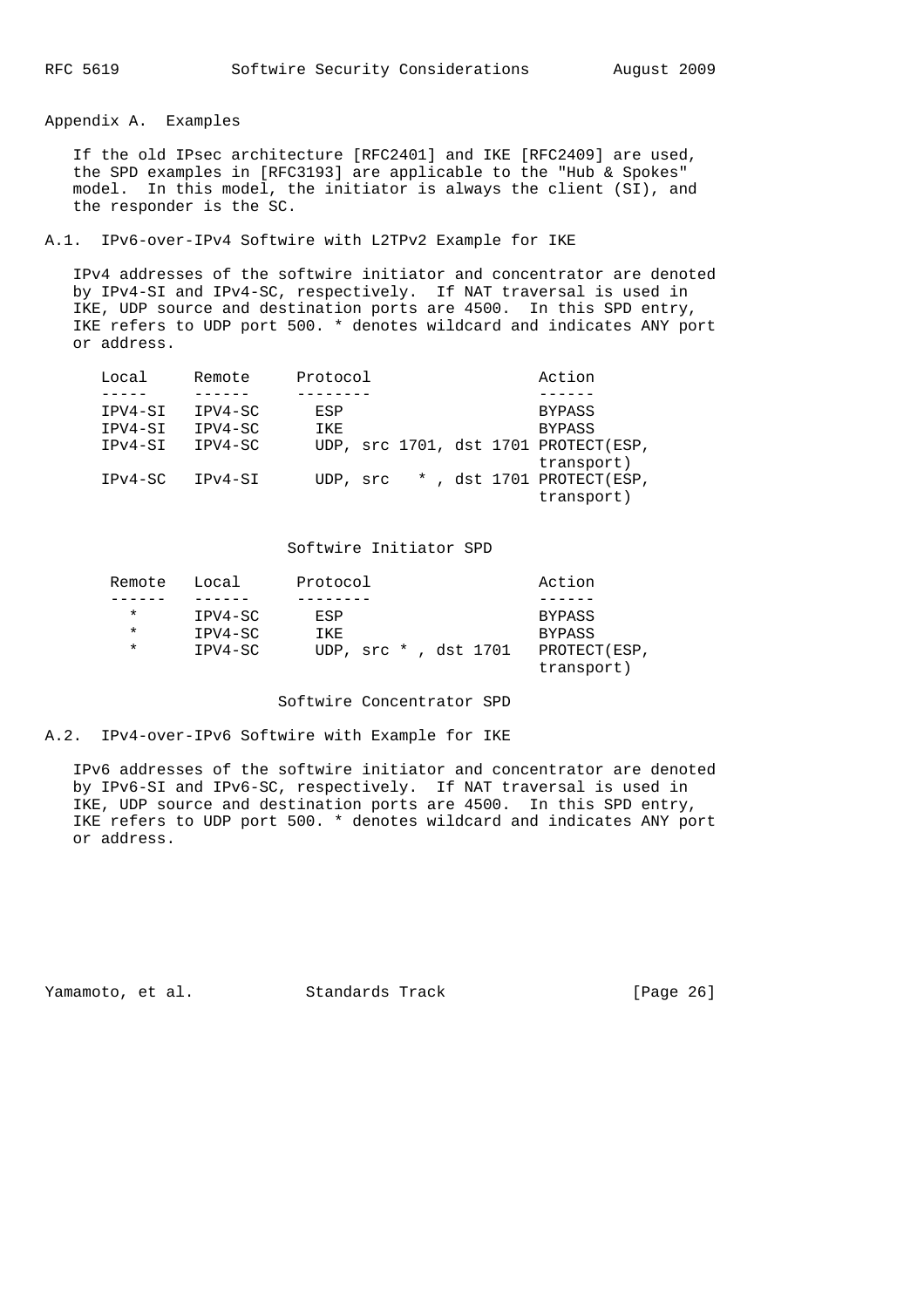|--|

| Local   | Remote  | Protocol                | Action                      |
|---------|---------|-------------------------|-----------------------------|
|         |         |                         |                             |
| IPV6-SI | IPV6-SC | ESP                     | <b>BYPASS</b>               |
| IPV6-SI | IPV6-SC | IKE                     | <b>BYPASS</b>               |
| IPv6-SI | IPV6-SC | UDP, src 1701, dst 1701 | PROTECT (ESP,<br>transport) |
| IPv6-SC | IPv6-SI | UDP, src *, dst 1701    | PROTECT (ESP,<br>transport) |

Softwire Initiator SPD

| Remote | Local   | Protocol             |  |  | Action                      |
|--------|---------|----------------------|--|--|-----------------------------|
|        |         |                      |  |  |                             |
| $\ast$ | IPV6-SC | ESP                  |  |  | BYPASS                      |
| $\ast$ | IPV6-SC | IKE                  |  |  | <b>BYPASS</b>               |
| $\ast$ | IPV6-SC | UDP, src *, dst 1701 |  |  | PROTECT (ESP,<br>transport) |

Softwire Concentrator SPD

Yamamoto, et al. Standards Track [Page 27]